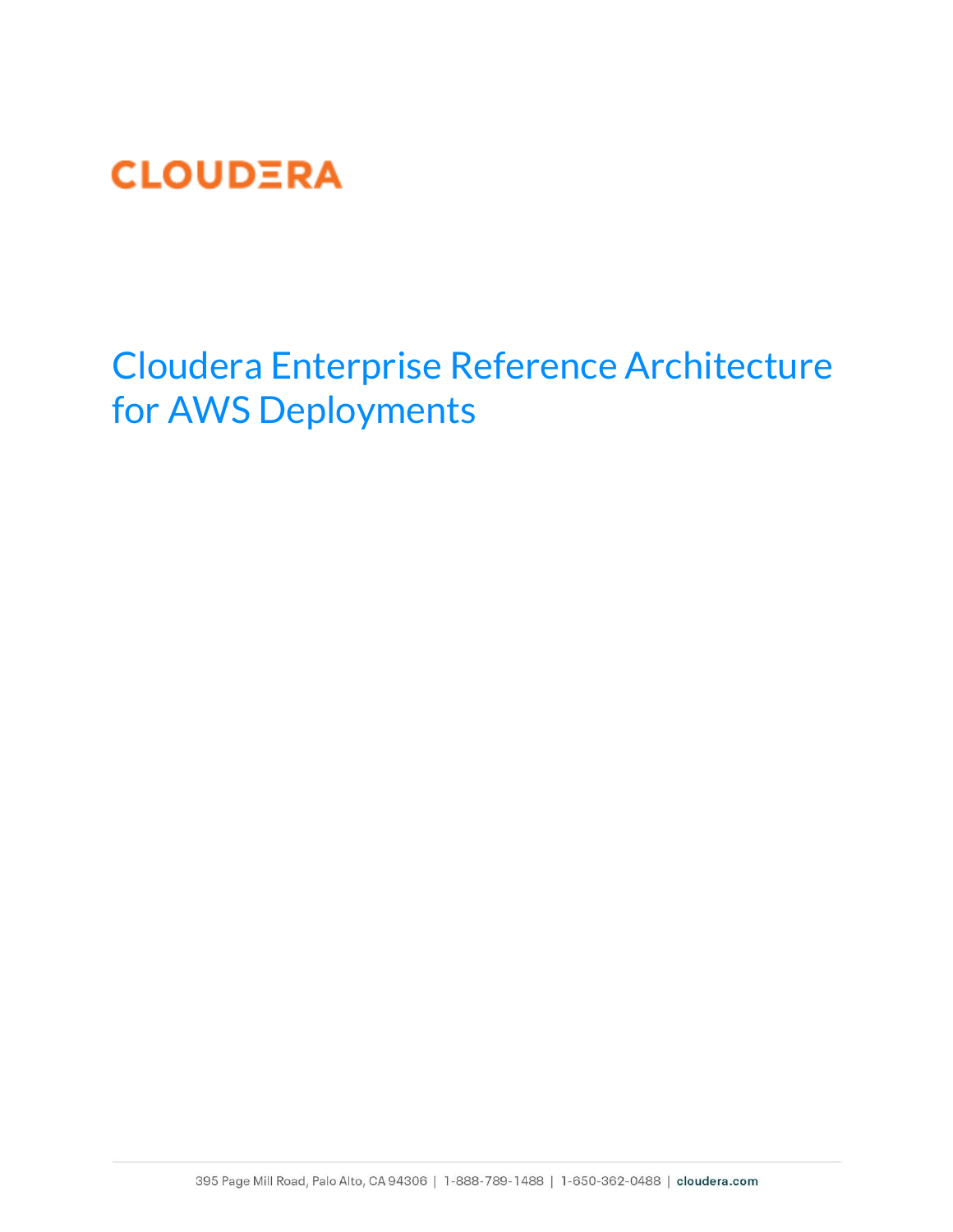## Important Notice

© 2010-2019 Cloudera, Inc. All rights reserved.

Cloudera, the Cloudera logo, and any other product or service names or slogans contained in this document, except as otherwise disclaimed, are trademarks of Cloudera and its suppliers or licensors, and may not be copied, imitated or used, in whole or in part, without the prior written permission of Cloudera or the applicable trademark holder.

Hadoop and the Hadoop elephant logo are trademarks of the Apache Software Foundation. All other trademarks, registered trademarks, product names and company names or logos mentioned in this document are the property of their respective owners. Reference to any products, services, processes or other information, by trade name, trademark, manufacturer, supplier or otherwise does not constitute or imply endorsement, sponsorship or recommendation thereof by us.

Complying with all applicable copyright laws is the responsibility of the user. Without limiting the rights under copyright, no part of this document may be reproduced, stored in or introduced into a retrieval system, or transmitted in any form or by any means (electronic, mechanical, photocopying, recording, or otherwise), or for any purpose, without the express written permission of Cloudera.

Cloudera may have patents, patent applications, trademarks, copyrights, or other intellectual property rights covering subject matter in this document. Except as expressly provided in any written license agreement from Cloudera, the furnishing of this document does not give you any license to these patents, trademarks copyrights, or other intellectual property.

The information in this document is subject to change without notice. Cloudera shall not be liable for any damages resulting from technical errors or omissions which may be present in this document, or from use of this document.

#### **Cloudera, Inc.**

395 Page Mill Road Palo Alto, CA 94306 [info@cloudera.com](mailto:info@cloudera.com)

US: 1-888-789-1488 Intl: 1-650-362-0488 [www.cloudera.com](http://www.cloudera.com/)

#### **Release Information**

Version: 6.3 Date: July 30, 2019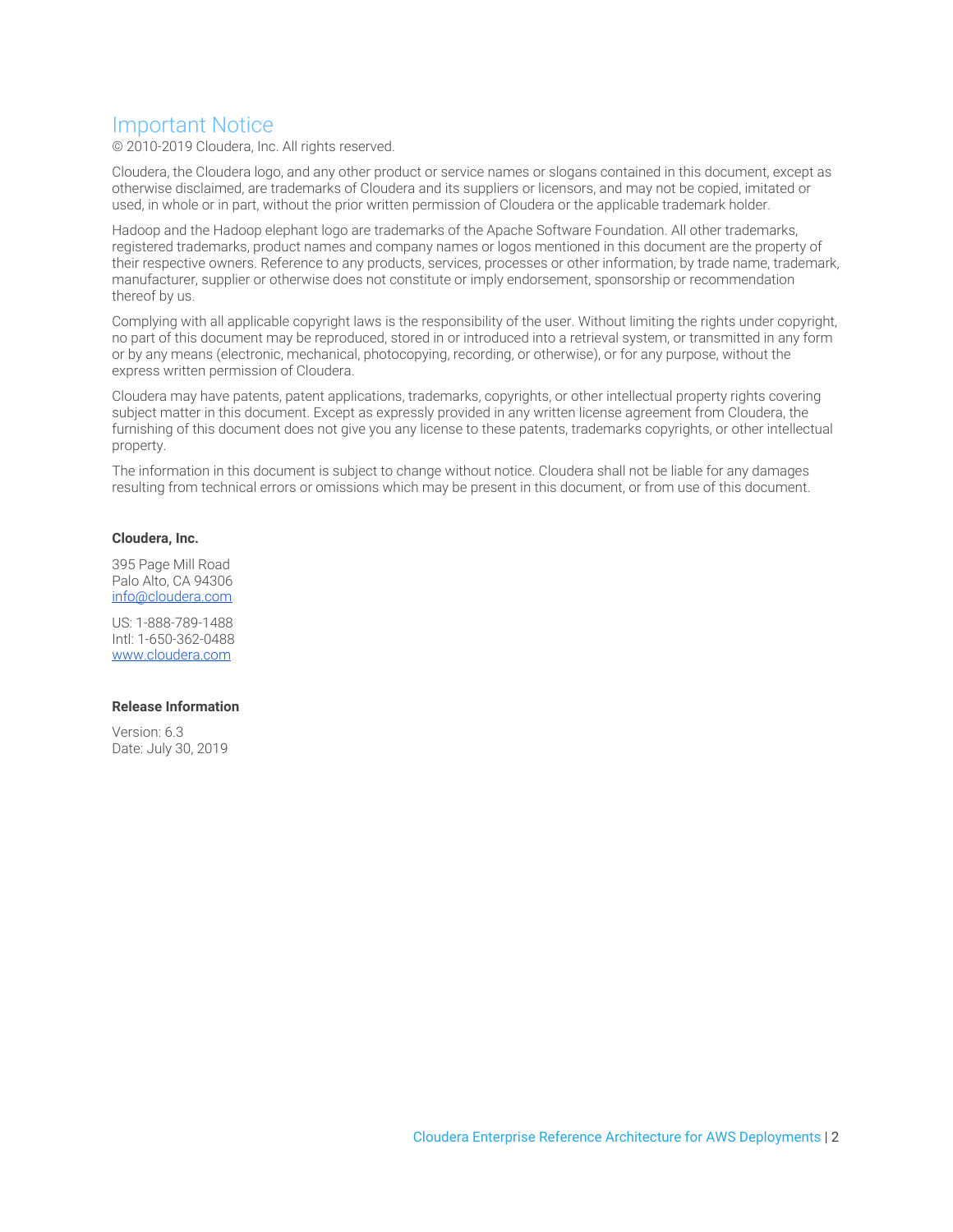## **Table of Content[s](#page-2-0)**

<span id="page-2-0"></span>[Abstract](#page-2-0) [Cloudera on AWS](#page-4-0) [AWS Overview](#page-5-0) [Elastic Compute Cloud \(EC2\)](#page-5-1) [Simple Storage Service \(S3\)](#page-5-2) [Relational Database Service \(RDS\)](#page-5-3) [Elastic Block Store \(EBS\)](#page-5-4) [Direct Connect](#page-5-5) [Virtual Private Cloud \(VPC\)](#page-5-6) [AWS Service Limits](#page-5-7) [Deployment Architecture](#page-7-0) [Deployment Topologies](#page-7-1) [Workloads, Roles, and Instance Types](#page-10-0) [Master Nodes](#page-10-1) [Worker Nodes](#page-11-0) [Edge Nodes](#page-12-0) [Regions and Availability Zones](#page-12-1) [Networking, Connectivity, and Security](#page-12-2) [Enhanced Networking](#page-12-3) [VPC](#page-12-4) [Connectivity to Other AWS Services](#page-13-0) [Connectivity to the Internet or Outside of VPC](#page-13-1) [Private Data Center Connectivity](#page-13-2) [Security Groups](#page-13-3) [Example Deployment](#page-14-0) [Placement Groups](#page-14-1) [Recommended AMIs](#page-15-0) [Storage Options and Configuration](#page-15-1) [Instance Storage](#page-15-2) [Elastic Block Storage](#page-15-3) [Simple Storage Service](#page-17-0) [Root Device](#page-17-1) [Capacity Planning](#page-17-2) **[Low Storage Density](#page-17-3)** [High Storage Density](#page-17-4) [Reserved Instances](#page-17-5) [Relational Databases](#page-18-0) [Installation and Software Configuration](#page-19-0) [Provisioning Instances](#page-19-1) [Setting Up Instances](#page-19-2) [Deploying Cloudera Enterprise](#page-19-3) [Cloudera Enterprise Configuration Considerations](#page-19-4) **[Summary](#page-20-0)** [References](#page-23-0)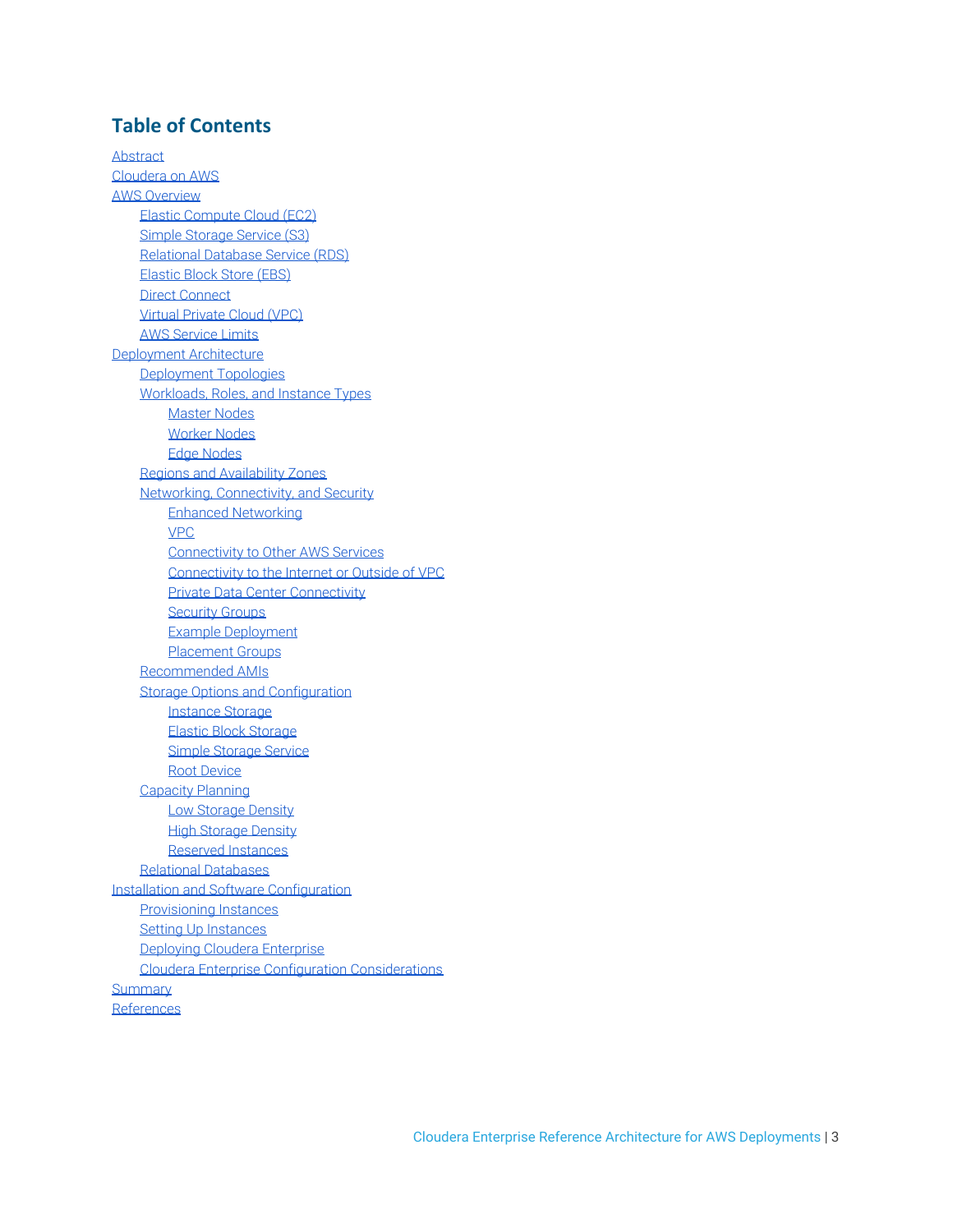# **Abstract**

An organization's requirements for a big-data solution are simple: Acquire and combine any amount or type of data in its original fidelity, in one place, for as long as necessary, and deliver insights to all kinds of users, as quickly as possible.

Cloudera, an enterprise data management company, introduced the concept of the enterprise data hub (EDH): a central system to store and work with all data. The EDH has the flexibility to run a variety of enterprise workloads (for example, batch processing, interactive SQL, enterprise search, and advanced analytics) while meeting enterprise requirements such as integrations to existing systems, robust security, governance, data protection, and management. The EDH is the emerging center of enterprise data management. EDH builds on [Cloudera Enterprise](http://cloudera.com/content/cloudera/en/products-and-services/cloudera-enterprise.html), which consists of the open source Cloudera Distribution including Apache Hadoop (CDH), a suite of management software and enterprise-class support.

In addition to needing an enterprise data hub, enterprises are looking to move or add this powerful data management infrastructure to the cloud for operation efficiency, cost reduction, compute and capacity flexibility, and speed and agility.

As organizations embrace Hadoop-powered big data deployments in cloud environments, they also want enterprise-grade security, management tools, and technical support--all of which are part of Cloudera Enterprise.

Customers of Cloudera and Amazon Web Services (AWS) can now run the EDH in the AWS public cloud, leveraging the power of the Cloudera Enterprise platform and the flexibility of the AWS cloud. Cloudera Director enables users to manage and deploy Cloudera Manager and EDH clusters in AWS. Users can create and save templates for desired instance types, spin up and spin down Cloudera Manager and EDH as well as clone clusters. Users can also deploy multiple clusters and can scale up or down to adjust to demand.

[Cloudera Reference Architecture documents](http://www.cloudera.com/documentation/other/reference-architecture.html) illustrate example cluster configurations and certified partner products. The Cloud RAs are not replacements for [official statements of supportability](https://www.cloudera.com/documentation/enterprise/release-notes/topics/rn_consolidated_pcm.html#virtual_platforms), rather they're quides to assist with deployment and sizing options. Statements regarding supported configurations in the RA are informational and should be cross-referenced with the [latest documentation.](https://www.cloudera.com/documentation.html)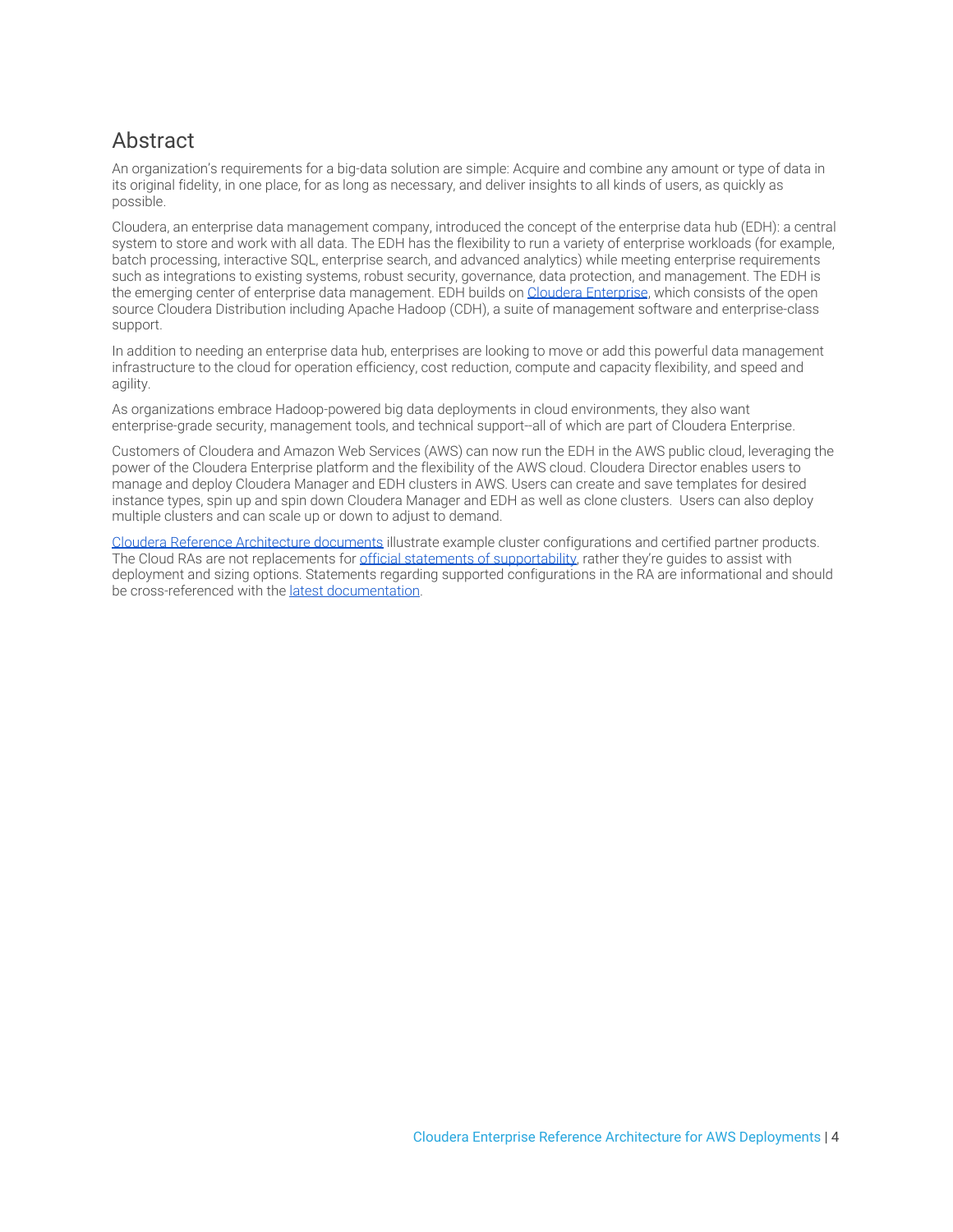# <span id="page-4-0"></span>Cloudera on AWS

Cloudera makes it possible for organizations to deploy the Cloudera solution as an EDH in the AWS cloud. This joint solution combines Cloudera's expertise in large-scale data management and analytics with AWS' expertise in cloud computing.

This joint solution provides the following benefits:

## Flexible Deployment, Faster Time to Insight

Running Cloudera Enterprise on AWS provides the greatest flexibility in deploying Hadoop. Customers can now bypass prolonged infrastructure selection and procurement processes to rapidly implement the Cloudera big data platform and realize tangible business value from their data immediately. Hadoop excels at large-scale data management, and the AWS cloud provides infrastructure services on demand.

## Scalable Data Management

At large organizations, it can take weeks or even months to add new nodes to a traditional data cluster. By deploying Cloudera Enterprise in AWS, enterprises can effectively shorten rest-to-growth cycles to scale their data hubs as their business grows.

## On-Demand Processing Power

While Hadoop focuses on collocating compute to disk, many processes benefit from increased compute power. Deploying Hadoop on Amazon allows a fast compute power ramp-up and ramp-down based on specific workloads—flexibility that is difficult to obtain with on-premise deployment.

## Improved Efficiency and Increased Cost Savings

Deploying in AWS eliminates the need for dedicated resources to maintain a traditional data center, enabling organizations to focus instead on core competencies. As annual data growth for the average enterprise continues to skyrocket, even relatively new data management systems can strain under the demands of modern high-performance workloads. By moving their data-management platform to the cloud, enterprises can avoid costly annual investments in on-premises data infrastructure to support new enterprise data growth, applications, and workloads.

In this white paper, we provide an overview of best practices for running Cloudera on AWS and leveraging different AWS services such as EC2, S3, and RDS.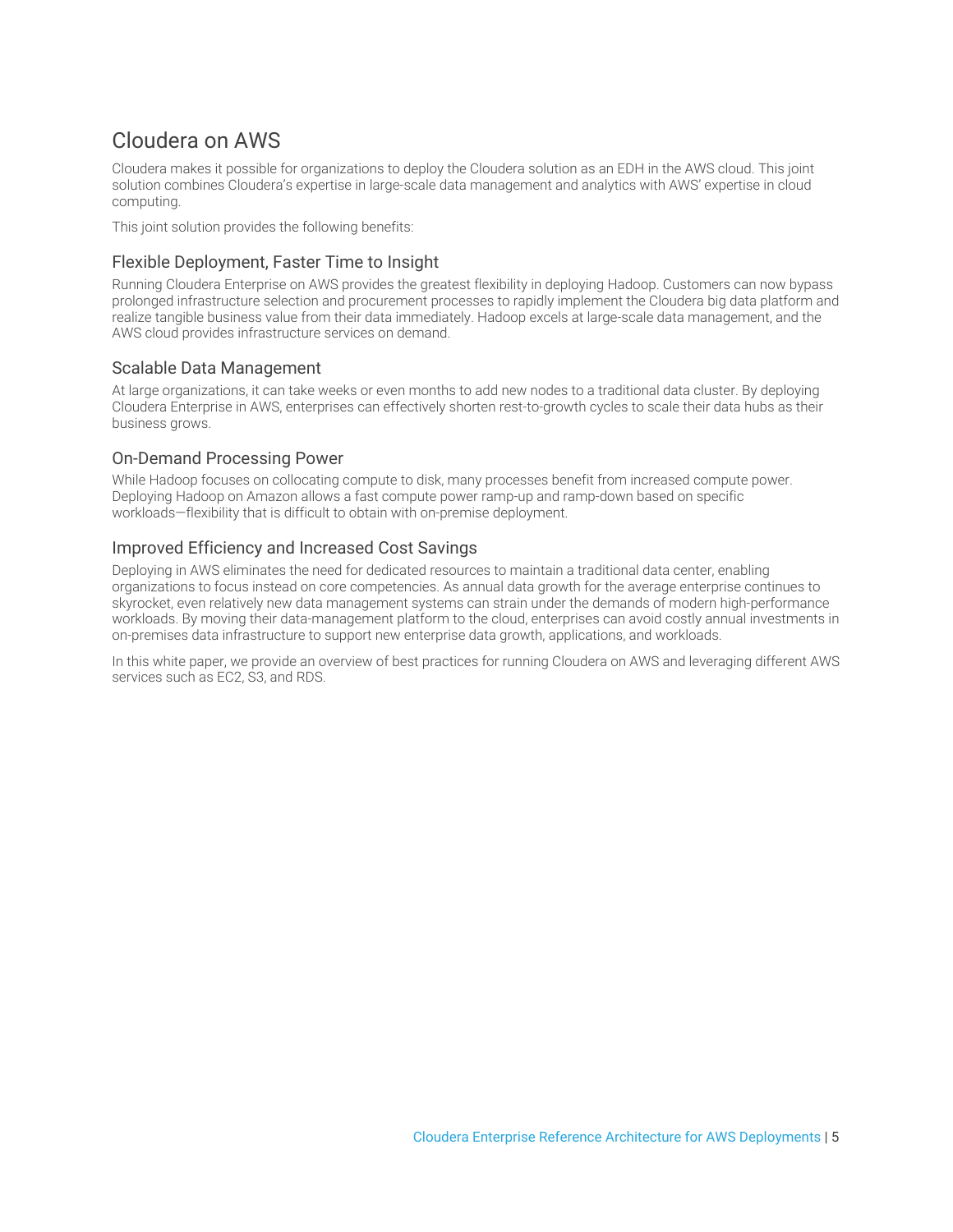# <span id="page-5-0"></span>AWS Overview

AWS offerings consists of several different services, ranging from storage to compute, to higher up the stack for automated scaling, messaging, queuing, and other services. Cloudera Enterprise deployments can use the following service offerings.

## <span id="page-5-1"></span>Elastic Compute Cloud (EC2)

With [Elastic Compute Cloud \(EC2\),](http://aws.amazon.com/ec2/) users can rent virtual machines of different configurations, on demand, for the time required. For this deployment, EC2 instances are the equivalent of servers that run Hadoop. EC2 offers several different [types](http://aws.amazon.com/ec2/instance-types/) of instances with different [pricing](http://aws.amazon.com/ec2/pricing/) options. For Cloudera Enterprise deployments, each individual node in the cluster conceptually maps to an individual EC2 instance. A list of vetted instance types and the roles that they play in a Cloudera Enterprise deployment are described later in this document.

## <span id="page-5-2"></span>Simple Storage Service (S3)

[Simple Storage Service \(S3\)](http://aws.amazon.com/s3/) allows users to store and retrieve various sized data objects using simple API calls. S3 is designed for 99.999999999% durability and 99.99% availability. S3 provides only storage; there is no compute element. The compute service is provided by EC2, which is independent of S3.

## <span id="page-5-3"></span>Relational Database Service (RDS)

[Relational Database Service \(RDS\)](http://aws.amazon.com/rds/) allows users to provision different types of managed relational database instances, including Oracle and MySQL. RDS handles database management tasks, such as backups for a user-defined retention period, point-in-time recovery, patch management, and replication, allowing users to pursue higher value application development or database refinements.

## <span id="page-5-4"></span>Elastic Block Store (EBS)

[Elastic Block Store \(EBS\)](http://aws.amazon.com/ebs/) provides block-level storage volumes that can be used as network attached disks with EC2 instances. Users can provision volumes of different capacities with varying IOPS and throughput guarantees. Unlike S3, these volumes can be mounted as network attached storage to EC2 instances and have an independent persistence lifecycle; that is, they can be made to persist even after the EC2 instance has been shut down. At a later point, the same EBS volume can be attached to a different EC2 instance. EBS volumes can also be snapshotted to S3 for higher durability guarantees. Encrypted EBS volumes can be provisioned to protect data in-transit and at-rest with negligible impact to latency.

## <span id="page-5-5"></span>Direct Connect

Use [Direct Connect](http://aws.amazon.com/directconnect/) to establish direct connectivity between your data center and AWS region. You can configure direct connect links with different bandwidths based on your requirement. With this service, you can consider AWS infrastructure as an extension to your data center.

## <span id="page-5-6"></span>Virtual Private Cloud (VPC)

With [Virtual Private Cloud \(VPC\)](http://aws.amazon.com/vpc/), you can logically isolate a section of the AWS cloud and provision services inside of that isolated network. Using VPC is recommended to provision services inside AWS and is enabled by default for all new accounts. VPC has various configuration options for accessibility to the Internet and other AWS services. You can create public-facing subnets in VPC, where the instances can have direct access to the public Internet gateway and other AWS services. Instances can be provisioned in private subnets too, where their access to the Internet and other AWS services can be restricted or managed through network address translation (NAT). RDS instances can be accessed from within a VPC.

## <span id="page-5-7"></span>AWS Service Limits

Amazon places per-region default limits on most AWS services. A few examples include:

- EC2: 10 m4.4xlarge instances per region
- EBS: 20 TB of Throughput Optimized HDD (st1) per region
- S3: 100 buckets per account
- VPC: 5 VPCs per region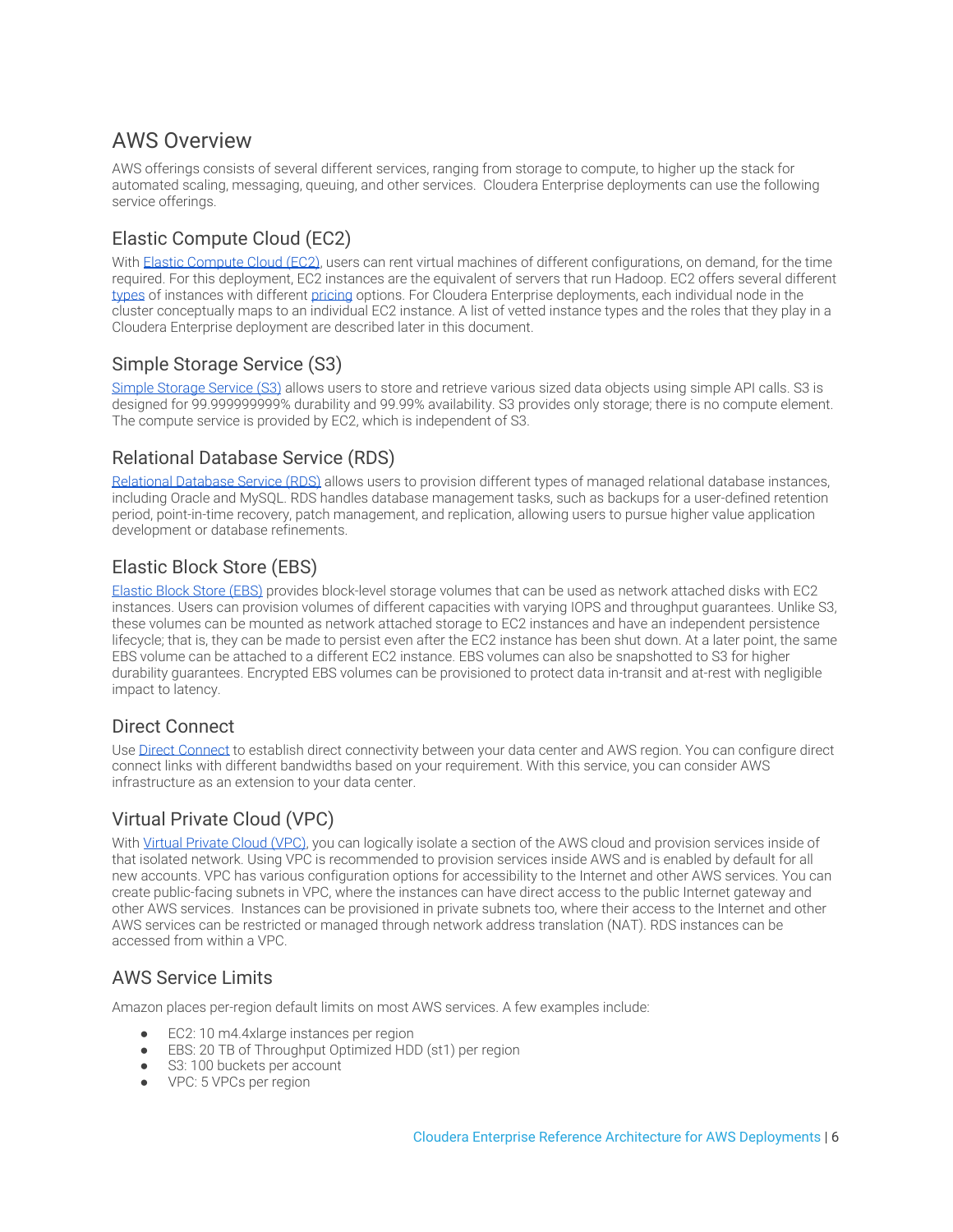The default limits might impact your ability to create even a moderately sized cluster, so plan ahead. Some limits can be increased by submitting a request to Amazon, although these requests typically take a few days to process. For more information on limits for specific services, consult <u>[AWS Service Limits](http://docs.aws.amazon.com/general/latest/gr/aws_service_limits.html)</u>.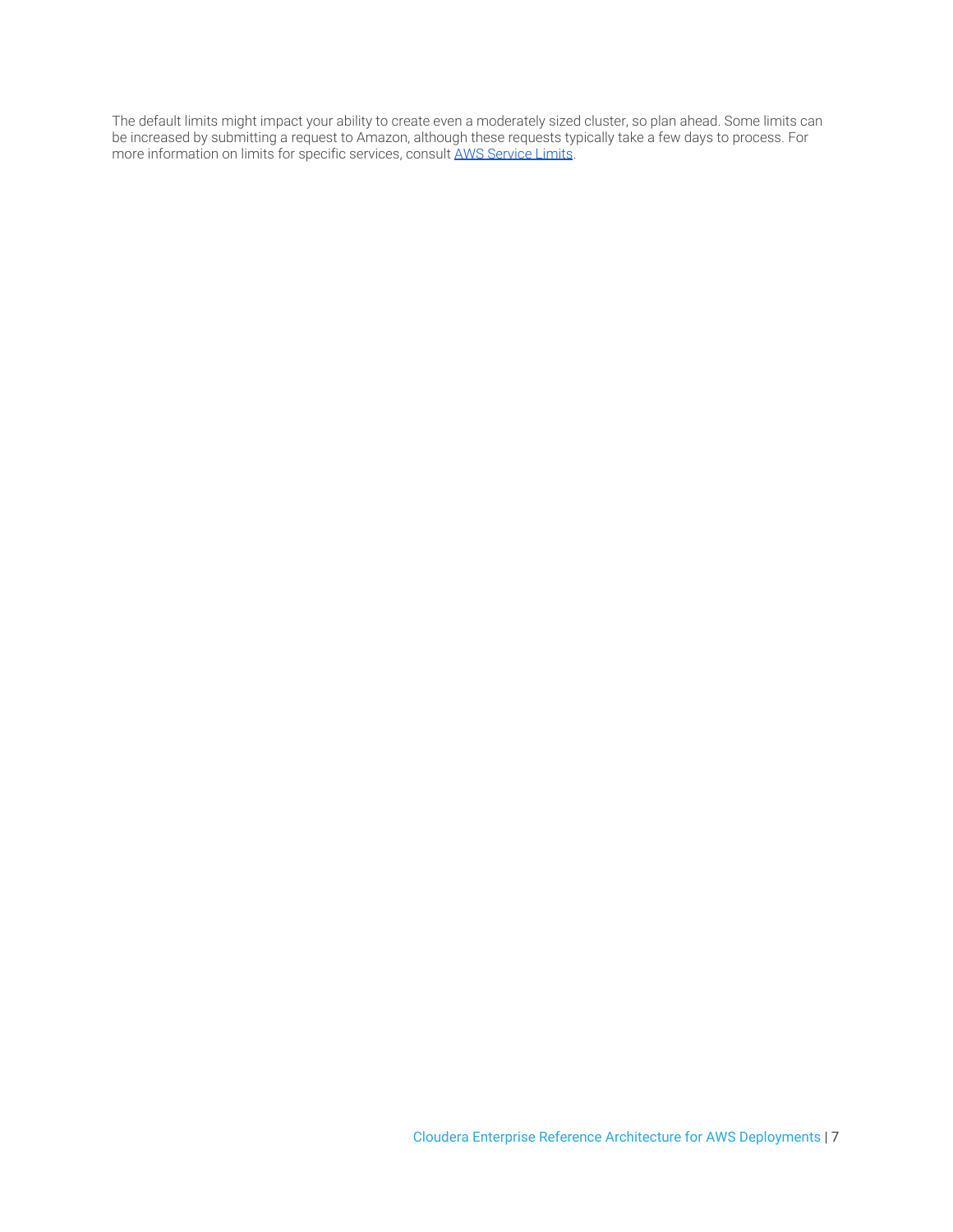# <span id="page-7-0"></span>Deployment Architecture

## System Architecture Best Practices

This section describes Cloudera's recommendations and best practices applicable to Hadoop cluster system architecture.

### Java

Refer to [CDH and Cloudera Manager Supported JDK Versions](https://www.cloudera.com/documentation/enterprise/6/release-notes/topics/rg_java_requirements.html#java_requirements) for a list of supported JDK versions.

## Right-size Server Configurations

Cloudera recommends deploying three or four machine types into production:

- Master Node. Runs the Hadoop master daemons: NameNode, Standby NameNode, YARN Resource Manager and History Server, the HBase Master daemon, Sentry server, and the Impala StateStore Server and Catalog Server. Master nodes are also the location where Zookeeper and JournalNodes are installed. The daemons can often share single pool of servers. Depending on the cluster size, the roles can instead each be run on a dedicated server. Kudu Master Servers should also be deployed on master nodes.
- Worker Node. Runs the HDFS DataNode, YARN NodeManager, HBase RegionServer, Impala impalad, Search worker daemons and Kudu Tablet Servers.
- Utility Node. Runs Cloudera Manager and the Cloudera Management Services. It can also host a MySQL (or another supported) database instance, which is used by Cloudera Manager, Hive, Sentry, and other Hadoop-related projects.
- Edge Node. Contains all client-facing configurations and services, including gateway configurations for HDFS, YARN, Impala, Hive, and HBase. The edge node is also a good place for Hue, Oozie, HiveServer2, and Impala HAProxy. HiveServer2 and Impala HAProxy serve as a gateway to external applications such as Business Intelligence (BI) tools.

For more information refer to [Recommended Cluster Hosts and Role Distribution](https://www.cloudera.com/documentation/enterprise/latest/topics/cm_ig_host_allocations.html).

### Note:

The edge and utility nodes can be combined in smaller clusters, however in cloud environments it's often more practical to provision dedicated instances for each.

## <span id="page-7-1"></span>Deployment Topologies

Two kinds of Cloudera Enterprise deployments are supported in AWS, both within VPC but with different accessibility:

- 1. Cluster inside a public subnet in VPC
- 2. Cluster inside a private subnet in VPC

Choosing between the public subnet and private subnet deployments depends predominantly on the accessibility of the cluster, both inbound and outbound, and the bandwidth required for outbound access.

In both cases, you can set up a VPN or Direct Connect between your corporate network and AWS. This makes AWS look like an extension to your network, and the Cloudera Enterprise deployment is accessible as if it were on servers in your own data center.

The accessibility of your Cloudera Enterprise cluster is defined by the VPC configuration and depends on the security requirements and the workload. Typically, there are edge/client nodes that have direct access to the cluster. Users go through these edge nodes via client applications to interact with the cluster and the data residing there. These edge nodes could be running a web application for real-time serving workloads, BI tools, or simply the Hadoop command-line client used to submit or interact with HDFS.

The edge nodes can be EC2 instances in your VPC or servers in your own data center. Cloudera recommends allowing access to the Cloudera Enterprise cluster via edge nodes only. You can configure this in the security groups for the instances that you provision.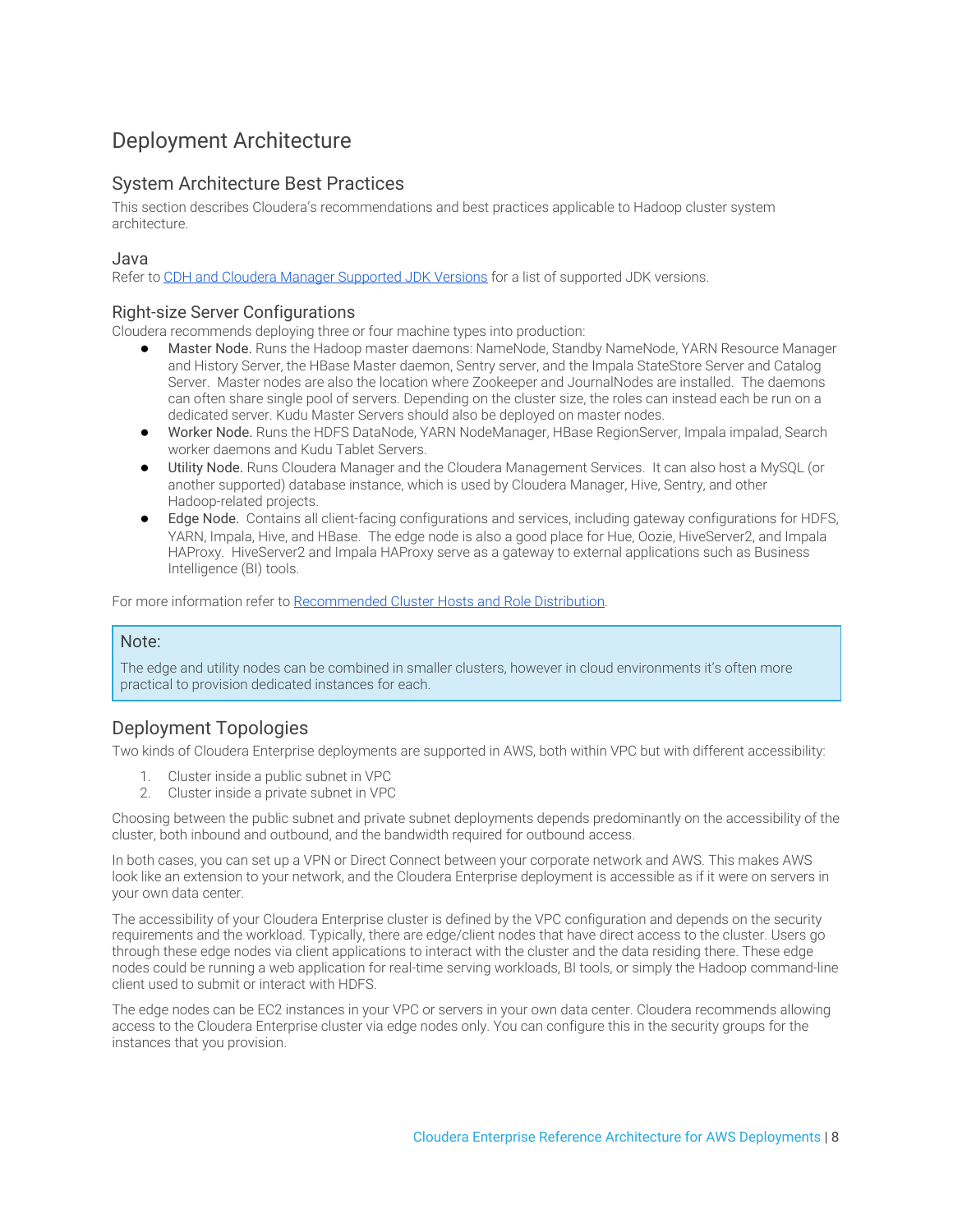## Public Subnet Deployments

A public subnet in this context is a subnet with a route to the Internet gateway. Instances provisioned in public subnets inside VPC can have direct access to the Internet as well as to other external services such as AWS services in another region. If your cluster requires high-bandwidth access to data sources on the Internet or outside of the VPC, your cluster should be deployed in a public subnet. This gives each instance full bandwidth access to the Internet and other external services. Unless it's a requirement, we don't recommend opening full access to your cluster from the Internet. Using security groups (discussed later), you can configure your cluster to have access to other external services but not to the Internet, and you can limit external access to nodes in the public subnet.



Deployment in the public subnet looks like this:

## The public subnet deployment with edge nodes looks like this:

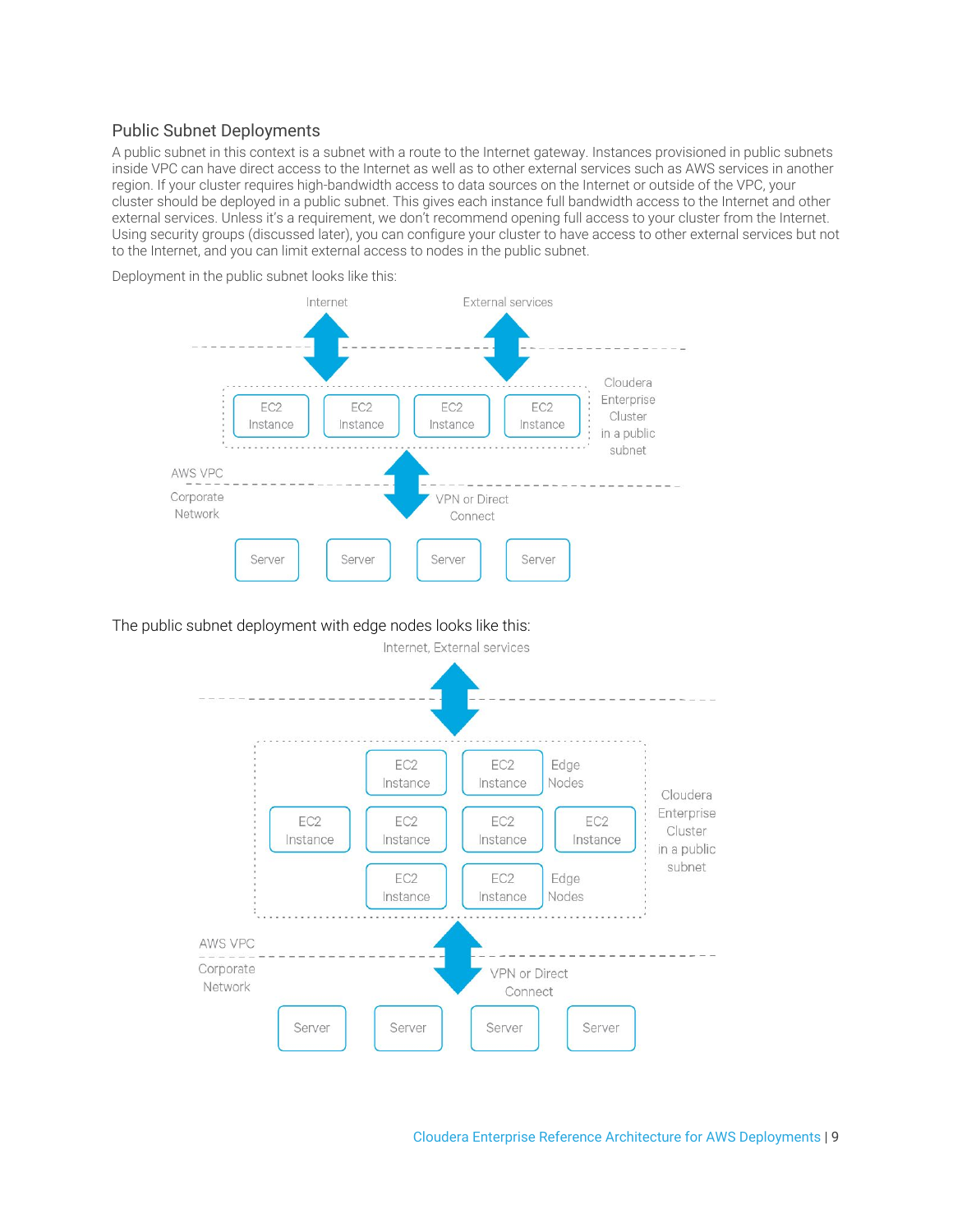## Private Subnet Deployments

Instances provisioned in private subnets inside VPC don't have direct access to the Internet or to other AWS services, except when a VPC endpoint is configured for that service. To access the Internet, they must go through a [NAT](https://docs.aws.amazon.com/AmazonVPC/latest/UserGuide/vpc-nat-gateway.html) [gateway](https://docs.aws.amazon.com/AmazonVPC/latest/UserGuide/vpc-nat-gateway.html) or [NAT instance](https://docs.aws.amazon.com/AmazonVPC/latest/UserGuide/VPC_NAT_Instance.html) in the public subnet; NAT gateways provide better availability, higher bandwidth, and require less administrative effort. If your cluster does not require full bandwidth access to the Internet or to external services, you should deploy in a private subnet. [VPC endpoint](http://docs.aws.amazon.com/AmazonVPC/latest/UserGuide/vpc-endpoints.html) interfaces or gateways should be used for high-bandwidth access to AWS services.





#### Deployment in private subnet with edge nodes looks like this:



The edge nodes in a private subnet deployment could be in the public subnet, depending on how they must be accessed. The figure above shows them in the private subnet as one deployment option.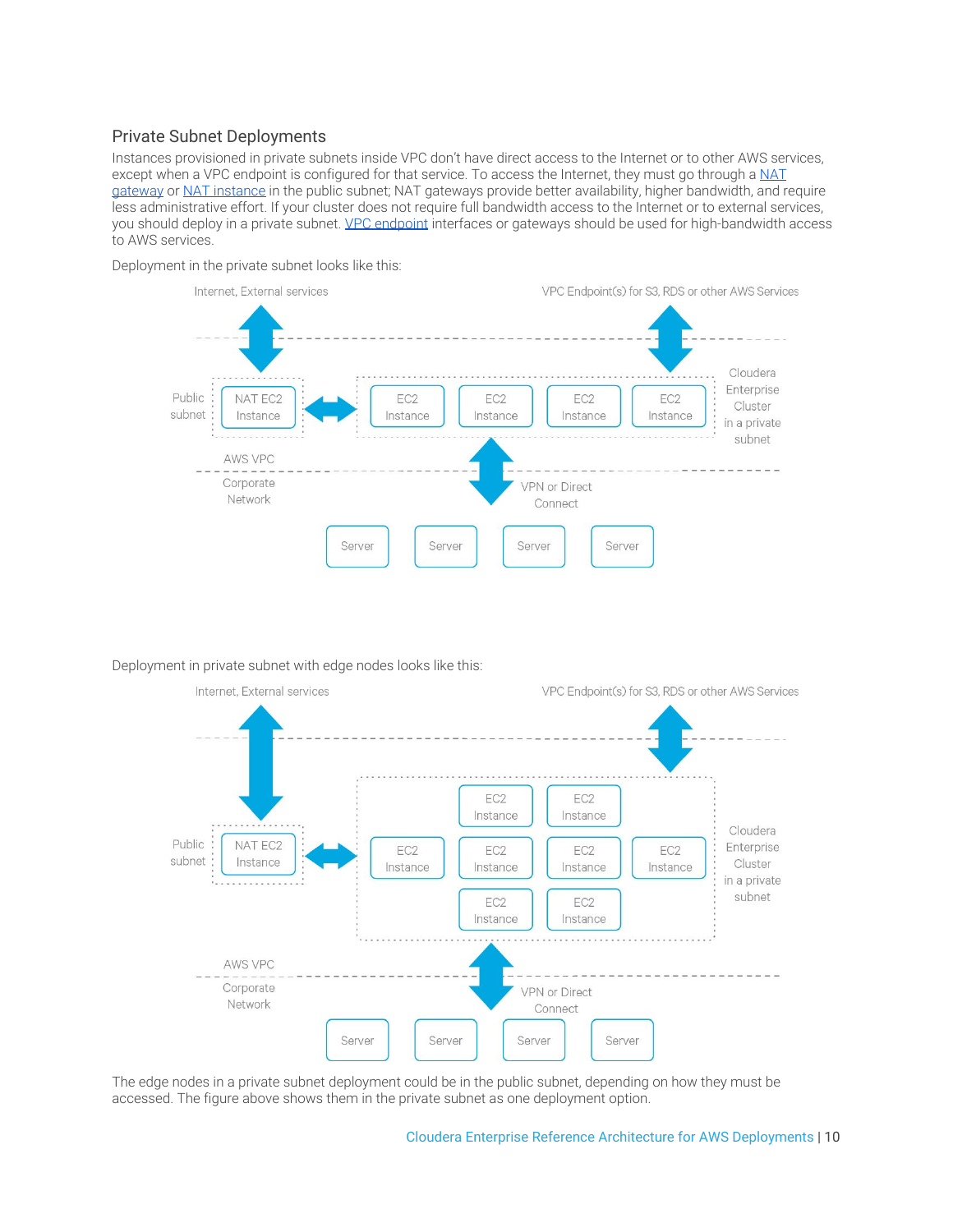## <span id="page-10-0"></span>Workloads, Roles, and Instance Types

In this reference architecture, we consider different kinds of workloads that are run on top of an Enterprise Data Hub. The initial requirements focus on instance types that are suitable for a diverse set of workloads. As service offerings change, these requirements may change to specify instance types that are unique to specific workloads. You choose instance types based on the workload you run on the cluster. You should also do a cost-performance analysis.

For more information refer to [Recommended Cluster Hosts and Role Distribution](https://www.cloudera.com/documentation/enterprise/latest/topics/cm_ig_host_allocations.html).

Cloudera currently recommends RHEL, CentOS, and Ubuntu AMIs on CDH 5.

All EC2 instance types should have:

- Networking Performance of High or 10+ Gigabit or faster (as seen on [Amazon Instance Types\)](https://aws.amazon.com/ec2/instance-types/)
- **[Enhanced Networking](http://docs.aws.amazon.com/AWSEC2/latest/UserGuide/enhanced-networking.html)**

In addition, instances utilizing EBS volumes -- whether root volumes or data volumes -- should be EBS-optimized OR have 10 Gigabit or faster networking. With the exception of **EBS-optimized instances**, there are no guarantees about network performance on shared hosts. If the instance type isn't listed with a 10 Gigabit or faster network interface, it's shared. For C4, H1, M4, M5, R4, and D2 instances, EBS optimization is enabled by default at no additional cost.

When sizing instances, allocate two vCPUs and at least 4 GB memory for the operating system. The more services you are running, the more vCPUs and memory will be required; you will need to use larger instances to accommodate these needs.

### <span id="page-10-1"></span>Master Nodes

Management nodes for a Cloudera Enterprise deployment run the master daemons and coordination services, which may include:

- ResourceManager
- NameNode
- Standby NameNode
- JournalNodes
- **ZooKeeper**

Allocate a vCPU for each master service. The more master services you are running, the larger the instance will need to be. For example, if running YARN, Spark, and HDFS, an instance with eight vCPUs is sufficient (two for the OS plus one for each YARN, Spark, and HDFS is five total and the next smallest instance vCPU count is eight). If you add HBase, Kafka, and Impala, you would pick an instance type with more vCPU and memory. The memory footprint of the master services tend to increase linearly with overall cluster size, capacity, and activity.

Cloudera supports running master nodes on both ephemeral- and EBS-backed instances.

### Ephemeral

When deploying to instances using ephemeral disk for cluster metadata, the types of instances that are suitable are limited. Each of the following instance types have at least two HDD or SSD, one each dedicated for DFS metadata and ZooKeeper data, and preferably a third for JournalNode data.

- c3.8xlarge
- d2.8xlarge
- h1.8xlarge
- i2.8xlarge
- i3.16xlarge
- r3.8xlarge

Smaller instances in these classes can be used so long as they meet the aforementioned disk requirements; be aware there might be performance impacts and an increased risk of data loss when deploying on shared hosts. If you want to utilize smaller instances, we recommend provisioning in [Spread Placement Groups](#page-14-1) or deploying to [Dedicated Hosts](https://aws.amazon.com/ec2/dedicated-hosts/) such that each master node is placed on a separate physical host.

#### EBS

Cloudera requires using GP2 volumes when deploying to EBS-backed masters, one each dedicated for DFS metadata and ZooKeeper data, and preferably a third for JournalNode data. While EBS volumes don't suffer from the disk contention issues that can arise when using ephemeral disks, using dedicated volumes can simplify resource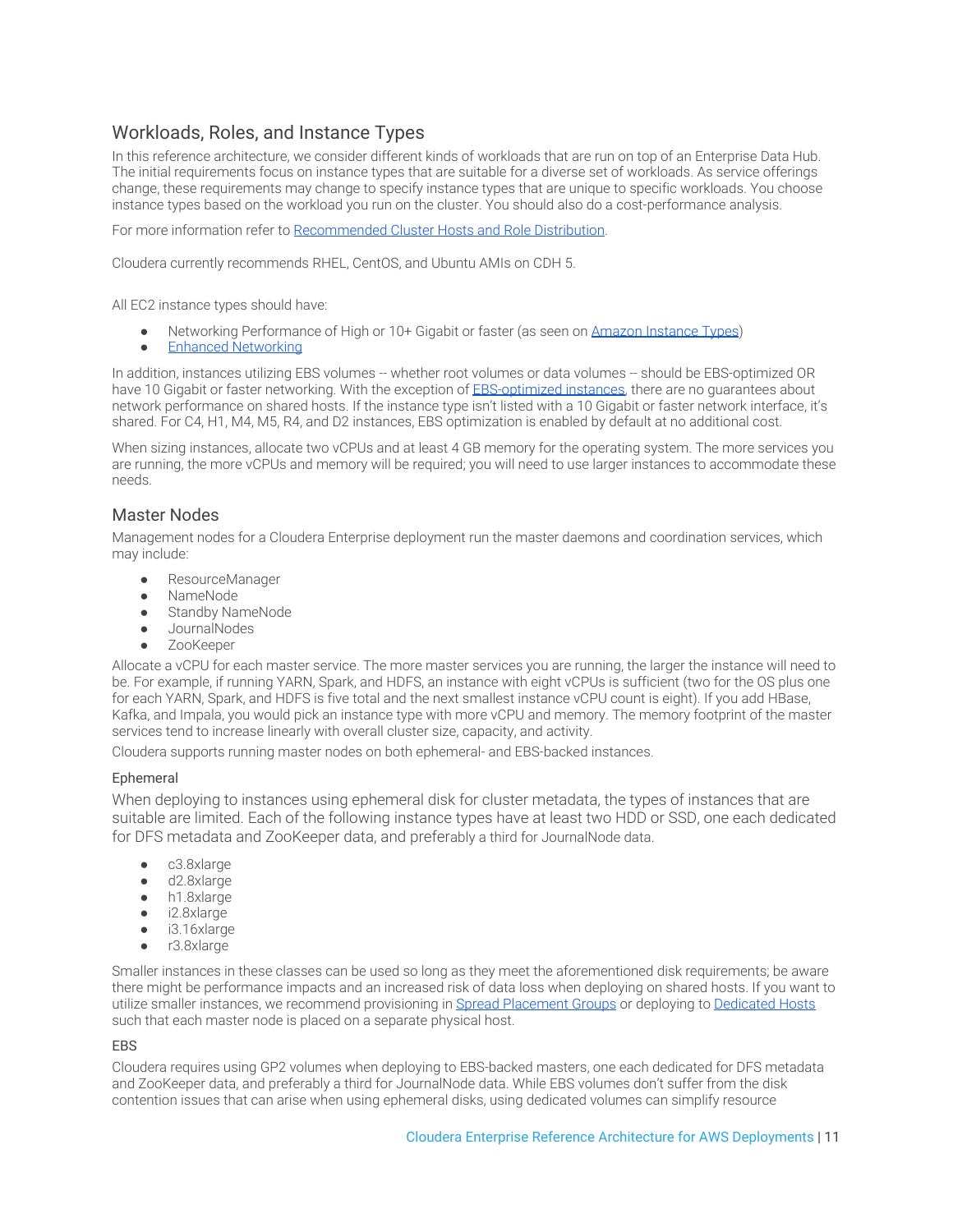monitoring. Cloudera requires GP2 volumes with a minimum capacity of 100 GB to maintain sufficient IOPs, although volumes can be sized larger to accommodate cluster activity.

### Note:

While less expensive per GB, the [I/O characteristics](http://docs.aws.amazon.com/AWSEC2/latest/UserGuide/ebs-io-characteristics.html) of ST1 and SC1 volumes make them unsuitable for the transaction-intensive and latency-sensitive master applications.

When using EBS volumes for masters, use **EBS-optimized instances or instances that include 10 Gb/s or faster network** connectivity.

- c4: 2xlarge, 4xlarge, 8xlarge
- m4: xlarge, 2xlarge, 4xlarge, 8xlarge, 10xlarge, 16xlarge
- m5: xlarge, 2xlarge, 4xlarge, 12xlarge, 24xlarge
- r4: xlarge, 2xlarge, 4xlarge, 8xlarge, 16xlarge

We recommend a minimum Dedicated EBS Bandwidth of 1000 Mbps (125 MB/s).

## Utility Nodes

Utility nodes for a Cloudera Enterprise deployment run management, coordination, and utility services, which may include:

- Cloudera Manager
- JournalNode
- ZooKeeper
- Oozie
- Hive Server
- Impala Catalog Server
- Impala State Store
- Job History Server
- Cloudera Management Services

Refer to Master node requirements.

### <span id="page-11-0"></span>Worker Nodes

Worker nodes for a Cloudera Enterprise deployment run worker services, which may include:

- HDFS DataNode
- YARN NodeManager
- HBase RegionServer
- Impala Daemons
- Solr Servers

Allocate a vCPU for each worker service. For example an HDFS DataNode, YARN NodeManager, and HBase Region Server would each be allocated a vCPU. You will need to consider the memory requirements of each service. Some services like YARN and Impala can take advantage of additional vCPUs to perform work in parallel. Consider your cluster workload and storage requirements, determine the vCPU and memory resources you wish to allocate to each service, then select an instance type that's capable of satisfying the requirements.

DFS is supported on both ephemeral and EBS storage, so there are a variety of instances that can be utilized for Worker nodes.

### **FBS**

When selecting an EBS-backed instance, be sure to follow the **EBS** quidance.

- c4: 2xlarge, 4xlarge, 8xlarge
- m4: xlarge, 2xlarge, 4xlarge, 10xlarge
- m5: xlarge, 2xlarge, 4xlarge, 12xlarge, 24xlarge
- r4: xlarge, 2xlarge, 4xlarge, 8xlarge, 16xlarge

In addition, any of the D2, I2, or R3 instance types can be used so long as they are [EBS-optimized](http://docs.aws.amazon.com/AWSEC2/latest/UserGuide/EBSOptimized.html#enable-ebs-optimization) and have sufficient [dedicated EBS bandwidth](http://docs.aws.amazon.com/AWSEC2/latest/UserGuide/EBSOptimized.html) for your workload. If [EBS encrypted volumes](http://docs.aws.amazon.com/AWSEC2/latest/UserGuide/EBSEncryption.html) are required, consult the list of [EBS encryption](http://docs.aws.amazon.com/AWSEC2/latest/UserGuide/EBSEncryption.html#EBSEncryption_supported_instances) [supported instances](http://docs.aws.amazon.com/AWSEC2/latest/UserGuide/EBSEncryption.html#EBSEncryption_supported_instances).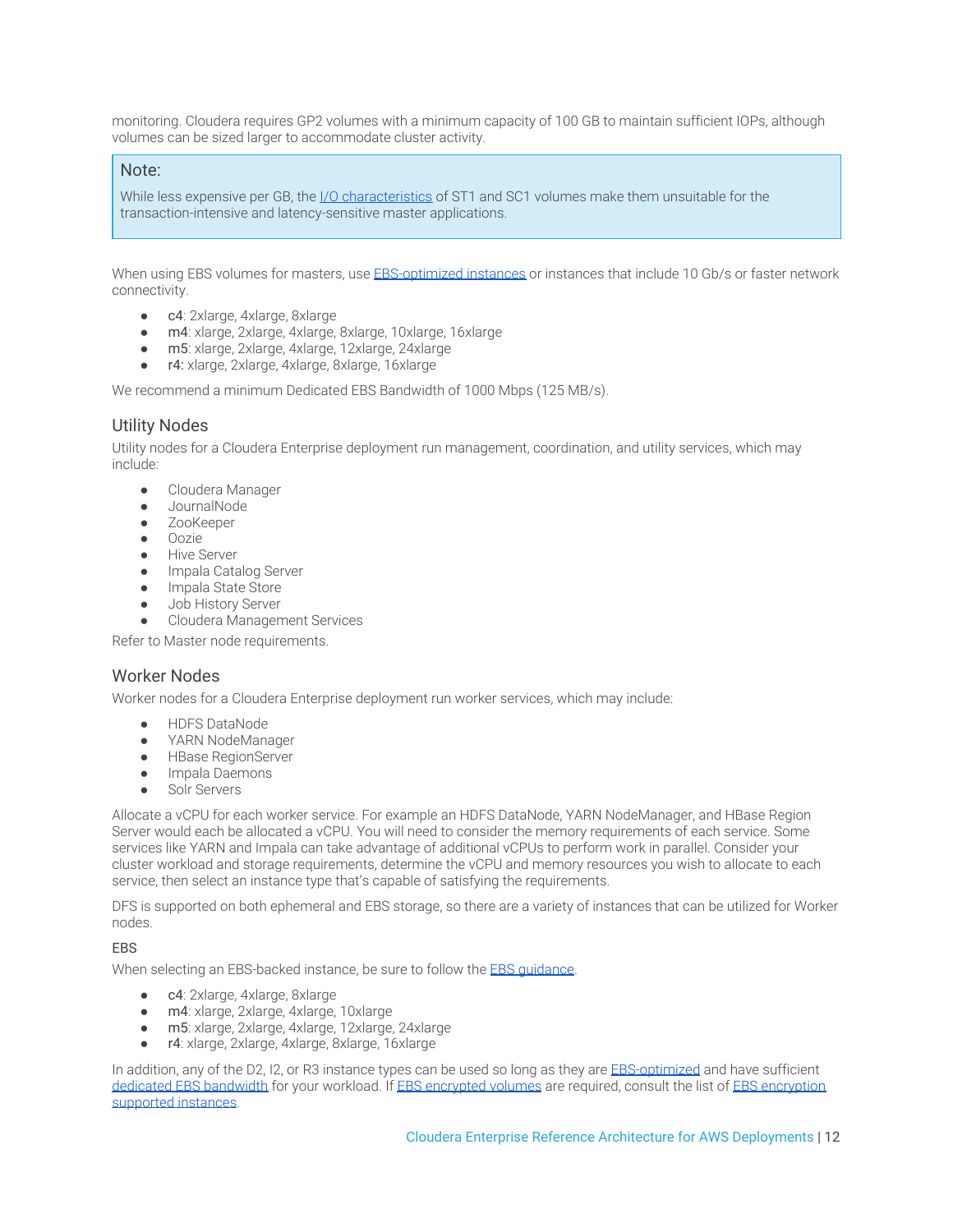For dedicated Kafka brokers we recommend m4.xlarge or m5.xlarge instances.

### Ephemeral

Cloudera recommends the largest instances types in the ephemeral classes to eliminate resource contention from other guests and to reduce the possibility of data loss. Data loss can result from multiple replicas being placed on VMs located on the same hypervisor host. The impact of guest contention on disk I/O has been less of a factor than network I/O, but performance is still not guaranteed.

- c3.8xlarge
- d2.8xlarge
- h1.8xlarge, h1.16xlarge
- i2.8xlarge, i2.16xlarge
- i3.8xlarge, i3.16xlarge
- r3.8xlarge

Smaller instances in these classes can be used; be aware there might be performance impacts and an increased risk of data loss when deploying on shared hosts. We do not recommend using any instance with less than 32 GB memory.

To address [Impala's memory and disk requirements,](http://www.cloudera.com/documentation/enterprise/latest/topics/impala_prereqs1.html#prereqs) we recommend d2.8xlarge, h1.8xlarge, h1.16xlarge, i2.8xlarge, or i3.8xlarge instances.

## <span id="page-12-0"></span>Edge Nodes

Hadoop client services run on edge nodes. They are also known as gateway services. Some example services include:

- Third-party tools
- Hadoop command-line client
- Hive command-line client
- Impala command-line client
- Flume agents
- Hue Server
- HBase REST proxy
- HBase Thrift proxy

Edge node services are typically deployed to the same type of hardware as those responsible for master node services, however any instance type can be used for an edge node so long as it has sufficient resources for your use. Depending on the size of the cluster, there may be numerous systems designated as edge nodes.

A detailed list of configurations for the different instance types is available on the [EC2 instance types](http://aws.amazon.com/ec2/instance-types/) page.

## <span id="page-12-1"></span>Regions and Availability Zones

[Regions](http://docs.aws.amazon.com/AWSEC2/latest/UserGuide/using-regions-availability-zones.html) are self-contained geographical locations where AWS services are deployed. Regions have their own deployment of each service. Each service within a region has its own [endpoint](http://docs.aws.amazon.com/general/latest/gr/rande.html) that you can interact with to use the service.

Regions contain [availability zones](http://docs.aws.amazon.com/AWSEC2/latest/UserGuide/using-regions-availability-zones.html), which are isolated locations within a general geographical location. Some regions have more availability zones than others. While provisioning, you can choose specific availability zones or let AWS select for you.

Cloudera EDH deployments are restricted to single regions. Single clusters spanning regions are not supported. Refer to [Appendix A: Spanning AWS Availability Zones](#page-21-0) for more information.

## <span id="page-12-2"></span>Networking, Connectivity, and Security

## <span id="page-12-3"></span>Enhanced Networking

Amazon EC2 provides enhanced networking capacities on supported instance types, resulting in higher performance, lower latency, and lower jitter. In order to take advantage of enhanced networking, you should launch an HVM (Hardware Virtual Machine) AMI in VPC and install the appropriate driver. More details can be found in the [Enhanced](http://docs.aws.amazon.com/AWSEC2/latest/UserGuide/enhanced-networking.html) [Networking documentation](http://docs.aws.amazon.com/AWSEC2/latest/UserGuide/enhanced-networking.html).

## <span id="page-12-4"></span>VPC

VPC has several different configuration options. See the [VPC documentation](http://docs.aws.amazon.com/AmazonVPC/latest/UserGuide/VPC_Introduction.html) for a detailed explanation of the options and choose based on your networking requirements. You can deploy Cloudera Enterprise clusters in either public or private subnets. In both cases, the instances forming the cluster should not be assigned a publicly addressable IP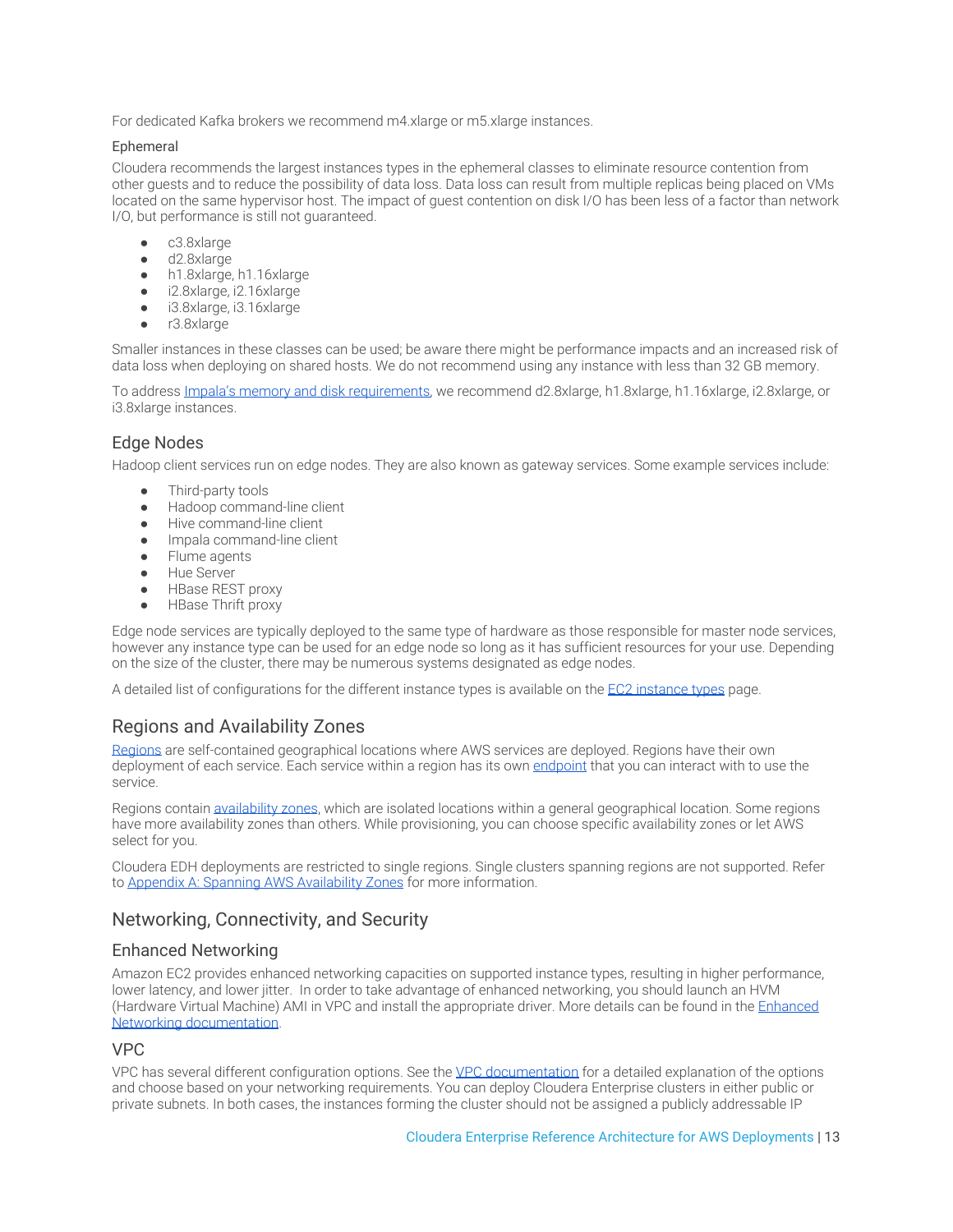unless they must be accessible from the Internet. If you assign public IP addresses to the instances and want to block incoming traffic, you can use security groups.

### <span id="page-13-0"></span>Connectivity to Other AWS Services

For private subnet deployments, connectivity between your cluster and other AWS services in the same region such as S3 or RDS should be configured to make use of VPC endpoints. VPC endpoints allow configurable, secure, and scalable communication without requiring the use of public IP addresses, NAT or Gateway instances. See the [VPC Endpoint](http://docs.aws.amazon.com/AmazonVPC/latest/UserGuide/vpc-endpoints.html) [documentation](http://docs.aws.amazon.com/AmazonVPC/latest/UserGuide/vpc-endpoints.html) for specific configuration options and limitations.

For public subnet deployments, there is no difference between using a VPC endpoint and just using the public Internet-accessible endpoint.

### <span id="page-13-1"></span>Connectivity to the Internet or Outside of VPC

Clusters that do not need heavy data transfer between the Internet or services outside of the VPC and HDFS should be launched in the private subnet. These clusters still might need access to services like software repositories for updates or other low-volume outside data sources. Do this by provisioning a NAT instance or NAT gateway in the public subnet, allowing access outside the private subnet into the public domain. Cloudera does not recommend using NAT instances or NAT gateways for large-scale data movement.

If cluster instances require high-volume data transfer outside of the VPC or to the Internet, they can be deployed in the public subnet with public IP addresses assigned so that they can directly transfer data to and from those services. Configure the security group for the cluster nodes to block incoming connections to the cluster instances.

If you completely disconnect the cluster from the Internet, you block access for software updates as well as to other AWS services that are not configured via VPC Endpoint, which makes maintenance difficult. If you are required to completely lock down any external access because you don't want to keep the NAT instance running all the time, Cloudera recommends starting a NAT instance or gateway when external access is required and stopping it when activities are complete.

#### <span id="page-13-2"></span>Private Data Center Connectivity

You can establish connectivity between your data center and the VPC hosting your Cloudera Enterprise cluster by using a VPN or Direct Connect. We recommend using Direct Connect so that there is a dedicated link between the two networks with lower latency, higher bandwidth, security and encryption via IPSec. If you don't need high bandwidth and low latency connectivity between your data center and AWS, connecting to EC2 through the Internet is sufficient and Direct Connect may not be required.

### <span id="page-13-3"></span>Security Groups

[Security Groups](http://docs.aws.amazon.com/AWSEC2/latest/UserGuide/using-network-security.html) are analogous to host firewalls. You can define rules for EC2 instances and define allowable traffic, IP addresses, and [port ranges](http://www.cloudera.com/content/cloudera/en/documentation/core/latest/topics/cdh_ig_ports_cdh5.html). Instances can belong to multiple security groups. Cloudera Enterprise deployments require the following security groups:

- Cluster
- **Flume Nodes**
- Edge Nodes

#### Cluster

This security group blocks all inbound traffic except that coming from the security group containing the Flume nodes and edge nodes. You can allow outbound traffic for Internet access during installation and upgrade time and disable it thereafter. You can also allow outbound traffic if you intend to access large volumes of Internet-based data sources.

#### Flume Nodes

This security group is for instances running Flume agents. Outbound traffic to the Cluster security group must be allowed, and inbound traffic from sources from which Flume is receiving data must be allowed.

#### Edge Nodes

This security group is for instances running client applications. Outbound traffic to the Cluster security group must be allowed, and incoming traffic from IP addresses that interact with client applications as well the cluster itself must be allowed.

Each of these security groups can be implemented in public or private subnets depending on the access requirements highlighted above.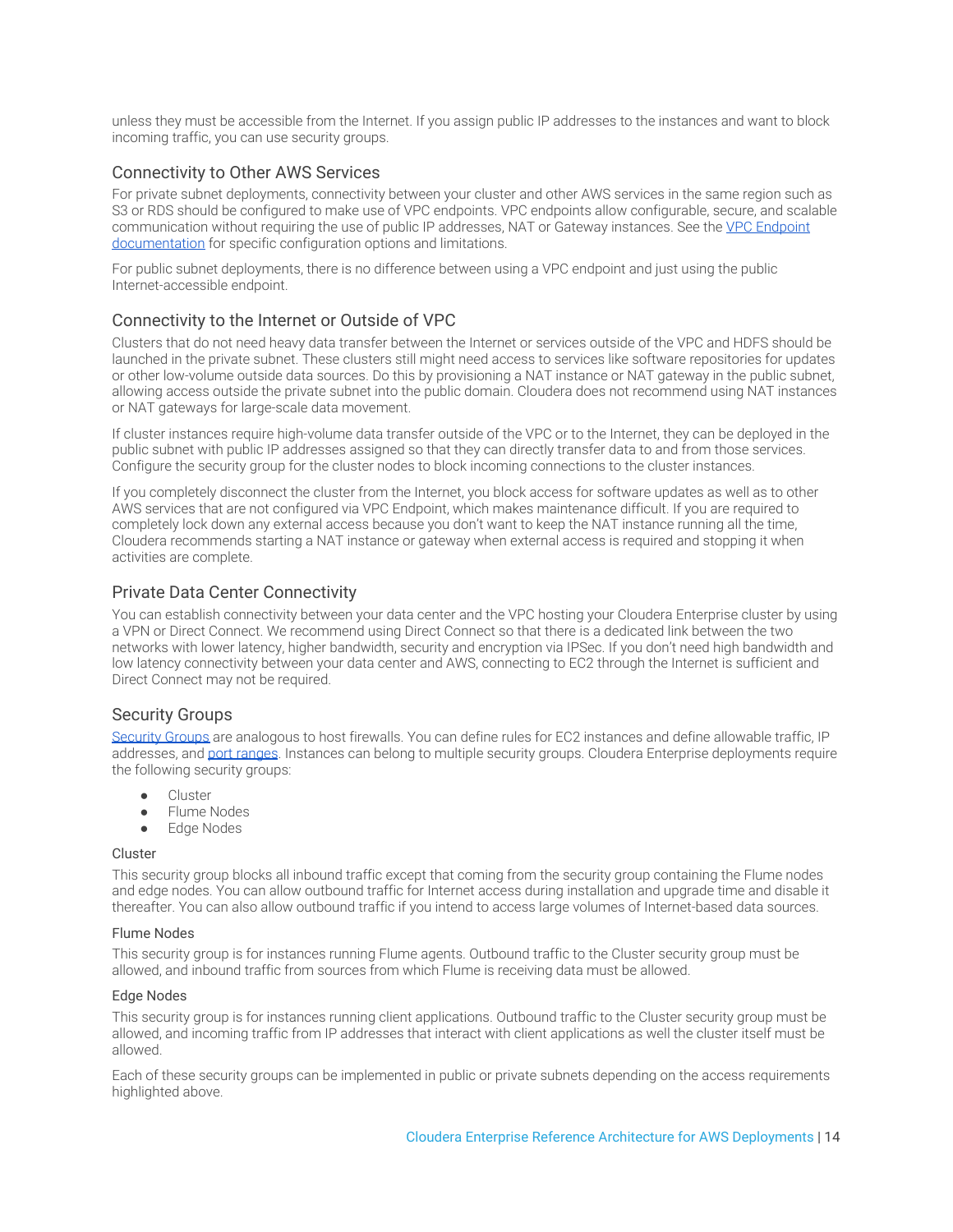## <span id="page-14-0"></span>Example Deployment



A full deployment in a private subnet using a NAT gateway looks like the following:

Source systems are where the data is being ingested from using Flume. You'll have flume sources deployed on those machines.

End users are the end clients that interact with the applications running on the edge nodes that can interact with the Cloudera Enterprise cluster.

## <span id="page-14-1"></span>Placement Groups

As described in the [AWS documentation,](http://docs.aws.amazon.com/AWSEC2/latest/UserGuide/placement-groups.html) Placement Groups are a logical grouping of EC2 instances that determine how instances are placed on underlying hardware. Cluster Placement Groups are within a single availability zone, provisioned such that the network between them has higher throughput and lower latency. AWS accomplishes this by provisioning instances as close to each other as possible. This limits the pool of instances available for provisioning but guarantees uniform network performance. Spread Placement Groups ensure that each instance is placed on distinct underlying hardware; you can have a maximum of seven running instances per AZ per group.

Cloudera recommends provisioning the worker nodes of the cluster within a cluster placement group. Edge nodes can be outside the placement group unless you need high throughput and low latency between those and the cluster—for example, if you are moving large amounts of data or expect low-latency responses between the edge nodes and the cluster. Master nodes should be placed within a spread placement group to prevent master metadata loss.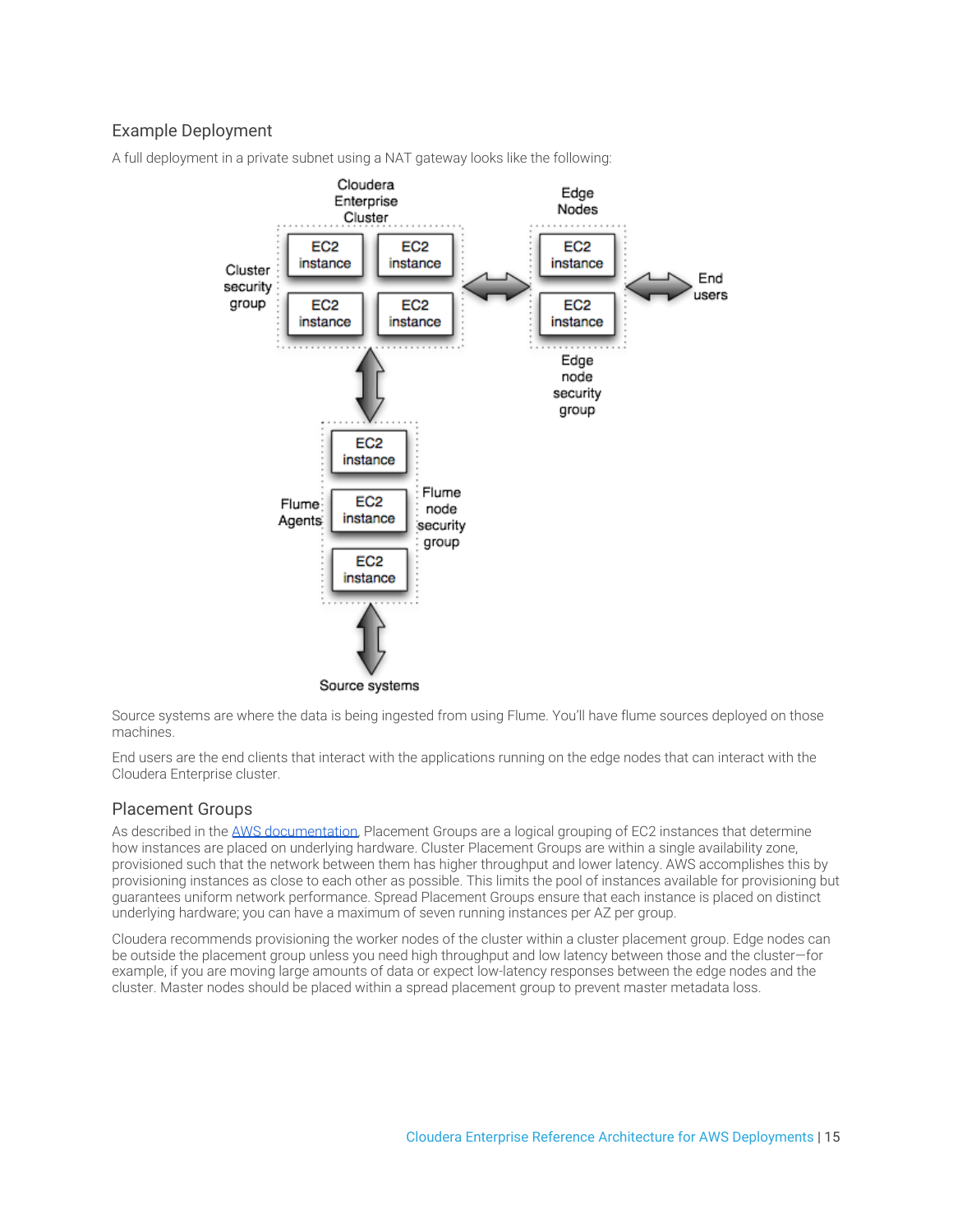### Note:

Attempting to add new instances to an existing cluster placement group or trying to launch more than once instance type within a cluster placement group increases the likelihood of insufficient capacity errors. Restarting an instance may also result in similar failure. Spread Placement Groups aren't subject to these limitations. For more information, refer to the [AWS Placement Groups documentation.](http://docs.aws.amazon.com/AWSEC2/latest/UserGuide/placement-groups.html)

## <span id="page-15-0"></span>Recommended AMIs

Amazon Machine Images (AMIs) are the virtual machine images that run on EC2 instances. These consist of the operating system and any other software that the AMI creator bundles into them. Cloudera Enterprise deployments in AWS recommends Red Hat AMIs [as well as CentOS AMIs](https://aws.amazon.com/marketplace/pp/B007ORSS8I/ref=gtw_msl_title?ie=UTF8&pf_rd_r=1576XKS85TDK64XB46CV&pf_rd_m=A33KC2ESLMUT5Y&pf_rd_t=101&pf_rd_i=awsmp-gateway-1&pf_rd_p=1568849202&pf_rd_s=right-3). Both HVM and PV AMIs are available for certain instance types, but whenever possible Cloudera recommends that you use HVM.

You can find a [list of the Red Hat AMIs](http://aws.amazon.com/partners/redhat/) for each region here. A list of [supported operating systems for CDH](https://www.cloudera.com/documentation/enterprise/6/release-notes/topics/rg_os_requirements.html#c62_supported_os) can be found here, and a list of [supported operating systems for Cloudera Director](https://www.cloudera.com/documentation/director/latest/topics/director_deployment_requirements.html#concept_fhh_ygd_nt) can be found here.

To properly address newer hardware, D2 instances require RHEL/CentOS 6.6 (or newer) or Ubuntu 14.04 (or newer).

## <span id="page-15-1"></span>Storage Options and Configuration

AWS offers different storage options that vary in performance, durability, and cost.

### <span id="page-15-2"></span>Instance Storage

EC2 instances have storage attached at the instance level, similar to disks on a physical server. The storage is virtualized and is referred to as ephemeral storage because the lifetime of the storage is the same as the lifetime of your EC2 instance. If you stop or terminate the EC2 instance, the storage is lost. The storage is not lost on restarts, however. Different EC2 instances have different amounts of instance storage, as highlighted above. For long-running Cloudera Enterprise clusters, the HDFS data directories should use instance storage, which provides all the benefits of shipping compute close to the storage and not reading remotely over the network.

When using instance storage for HDFS data directories, special consideration should be given to backup planning. Since the ephemeral instance storage will not persist through machine shutdown or failure, you should ensure that HDFS data is persisted on durable storage before any planned multi-instance shutdown and to protect against multi-VM datacenter events. You can set up a scheduled distcp operation to persist data to AWS S3 (see the examples in the distep documentation) or leverage Cloudera Manager's [Backup and Data Recovery \(BDR\)](http://www.cloudera.com/documentation/enterprise/latest/topics/cm_bdr_about.html) features to backup data on another running cluster.

## <span id="page-15-3"></span>Elastic Block Storage

Amazon Elastic Block Store (EBS) provides persistent block level storage volumes for use with Amazon EC2 instances. HDFS data directories can be configured to use EBS volumes. [Encrypted EBS volumes](http://docs.aws.amazon.com/AWSEC2/latest/UserGuide/EBSEncryption.html) can be used to protect data in-transit and at-rest, with negligible impact to latency or throughput.

There are different types of volumes with differing performance characteristics: the Throughput Optimized HDD (st1) and Cold HDD (sc1) volume types are well suited for DFS storage. From the [Amazon ST1/SC1 release announcement](https://aws.amazon.com/blogs/aws/amazon-ebs-update-new-cold-storage-and-throughput-options/):

These magnetic volumes provide baseline performance, burst performance, and a burst credit bucket. While [GP2] volumes define performance in terms of IOPS (Input/Output Operations Per Second), [these] volumes define it in terms of throughput (MB/s).

Baseline and [burst performance](https://aws.amazon.com/blogs/aws/new-ssd-backed-elastic-block-storage/) both increase with the size of the provisioned EBS volume. For example, a 500 GB ST1 volume has a baseline throughput of 20 MB/s whereas a 1000 GB ST1 volume has a baseline throughput of 40 MB/s.

A few considerations when using EBS volumes for DFS:

#### AMI Selection

Use HVM, not paravirtualization (PV).

For kernels > 4.2 (which does not include CentOS 7.2) – set kernel option **xen\_blkfront.max=256**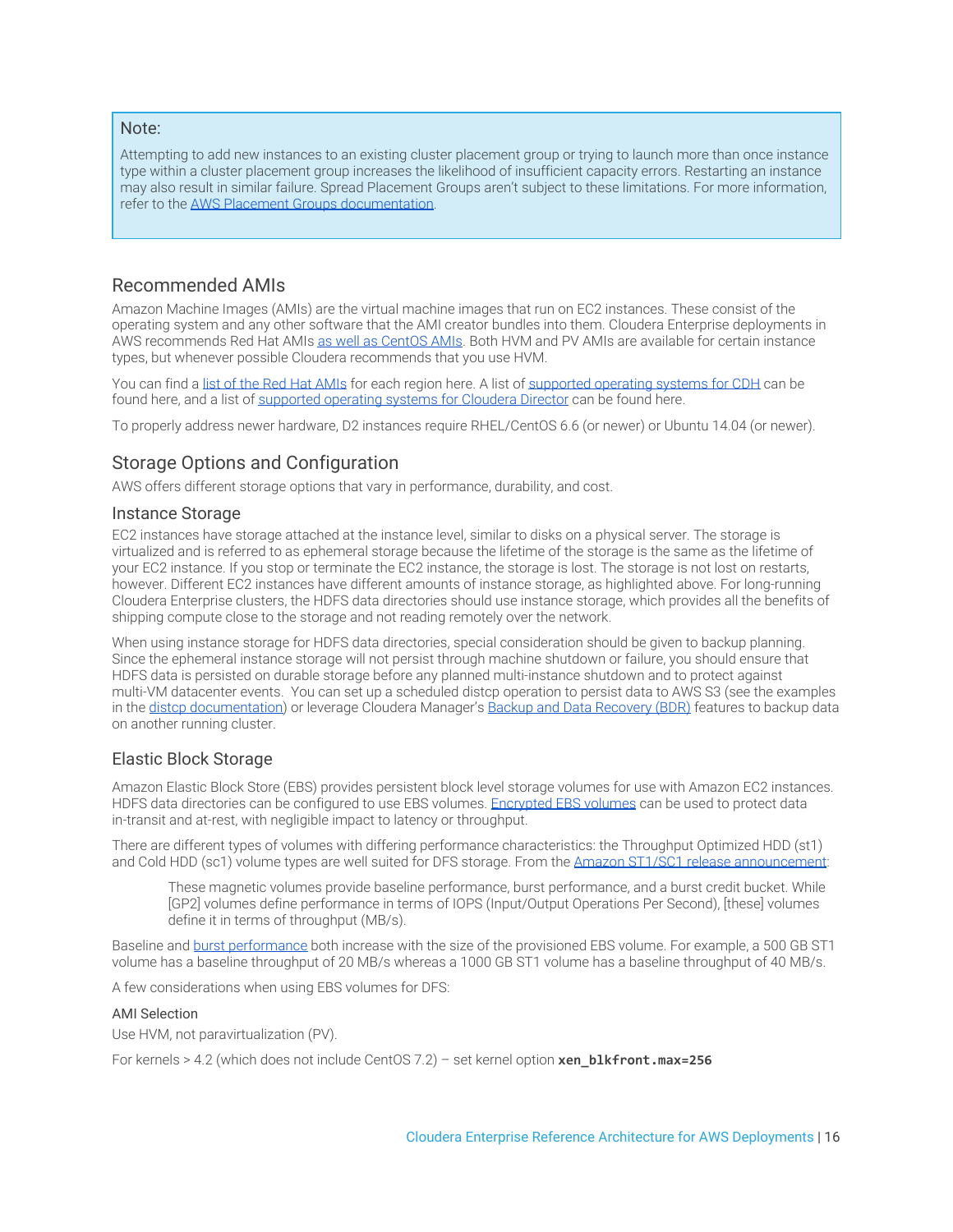kernel /boot/vmlinuz-4.4.5-15.26.amzn1.x86\_64 root=LABEL=/ console=ttyS0 xen\_blkfront.max=256

In order to take advantage of [Enhanced Networking,](http://docs.aws.amazon.com/AWSEC2/latest/UserGuide/enhanced-networking.html) you should launch an HVM AMI in VPC and install the appropriate driver. Enhanced Networking is currently supported in C4, C3, H1, R3, R4, I2, M4, M5, and D2 instances.

#### Instance selection

When using EBS volumes for DFS storage, use **EBS-optimized instances or instances that include 10 Gb/s or faster** network connectivity.

- c4.2xlarge, c4.4xlarge, c4.8xlarge
- m4.xlarge, m4.2xlarge, m4.4xlarge, m4.10xlarge, m4.16xlarge
- m5.xlarge, m5.2xlarge, m5.4xlarge, m5.12xlarge, m5.24xlarge
- r4.xlarge, r4.2xlarge, r4.4xlarge, r4.8xlarge, r4.16xlarge

All of these instance types [support EBS encryption](http://docs.aws.amazon.com/AWSEC2/latest/UserGuide/EBSEncryption.html#EBSEncryption_supported_instances).

We recommend a minimum Dedicated EBS Bandwidth of 1000 Mbps (125 MB/s).

#### Important:

When running Impala on M5 and C5 instances, use CDH 5.14 or later. Older versions of Impala can result in crashes and incorrect results on CPUs with AVX512; workarounds are available, but incur significant performance loss. See [IMPALA-6291](https://issues.apache.org/jira/browse/IMPALA-6291) for more details.

#### EBS Volume Selection

ST1 and SC1 volumes have different performance characteristics and pricing. The throughput of ST1 and SC1 volumes can be comparable, so long as they are sized properly. For example, to achieve 40 MB/s baseline performance the volume must be sized as follows:

- a 1,000 GB ST1 volume
- a 3,200 GB SC1 volume

With identical baseline performance, the SC1 burst performance provides slightly higher throughput than its ST1 counterpart.

We recommend a minimum size of 1,000 GB for ST1 volumes (3,200 GB for SC1 volumes) to achieve baseline performance of 40 MB/s.

Do not exceed an instance's dedicated EBS bandwidth! The sum of the mounted volumes' baseline performance should not exceed the instance's dedicated EBS bandwidth. For example, an m4.2xlarge instance has 125 MB/s of dedicated EBS bandwidth. Mounting four 1,000 GB ST1 volumes (each with 40 MB/s baseline performance) would place up to 160 MB/s load on the EBS bandwidth, exceeding the instance's capacity. Not only will the volumes be unable to operate to their baseline specification, the instance won't have enough bandwidth to benefit from burst performance.

To prevent [device naming](https://docs.aws.amazon.com/AWSEC2/latest/UserGuide/device_naming.html) complications, do not mount more than 26 EBS volumes on a single instance. That includes EBS root volumes. For example, assuming one (1) EBS root volume do not mount more than 25 EBS data volumes.

#### Note:

On the largest instance type of each class -- where there are no other guest VMs -- dedicated EBS bandwidth can be exceeded to the extent that there is available network bandwidth. This can provide considerable bandwidth for burst throughput. This behavior has been observed on m4.10xlarge and c4.8xlarge instances.

#### EBS Volume Tuning

Per EBS performance quidance, increase read-ahead for high-throughput, read-heavy workloads on st1 and sc1:

| \$ sudo blockdev --setra 2048 /dev/ <device></device> |
|-------------------------------------------------------|
|-------------------------------------------------------|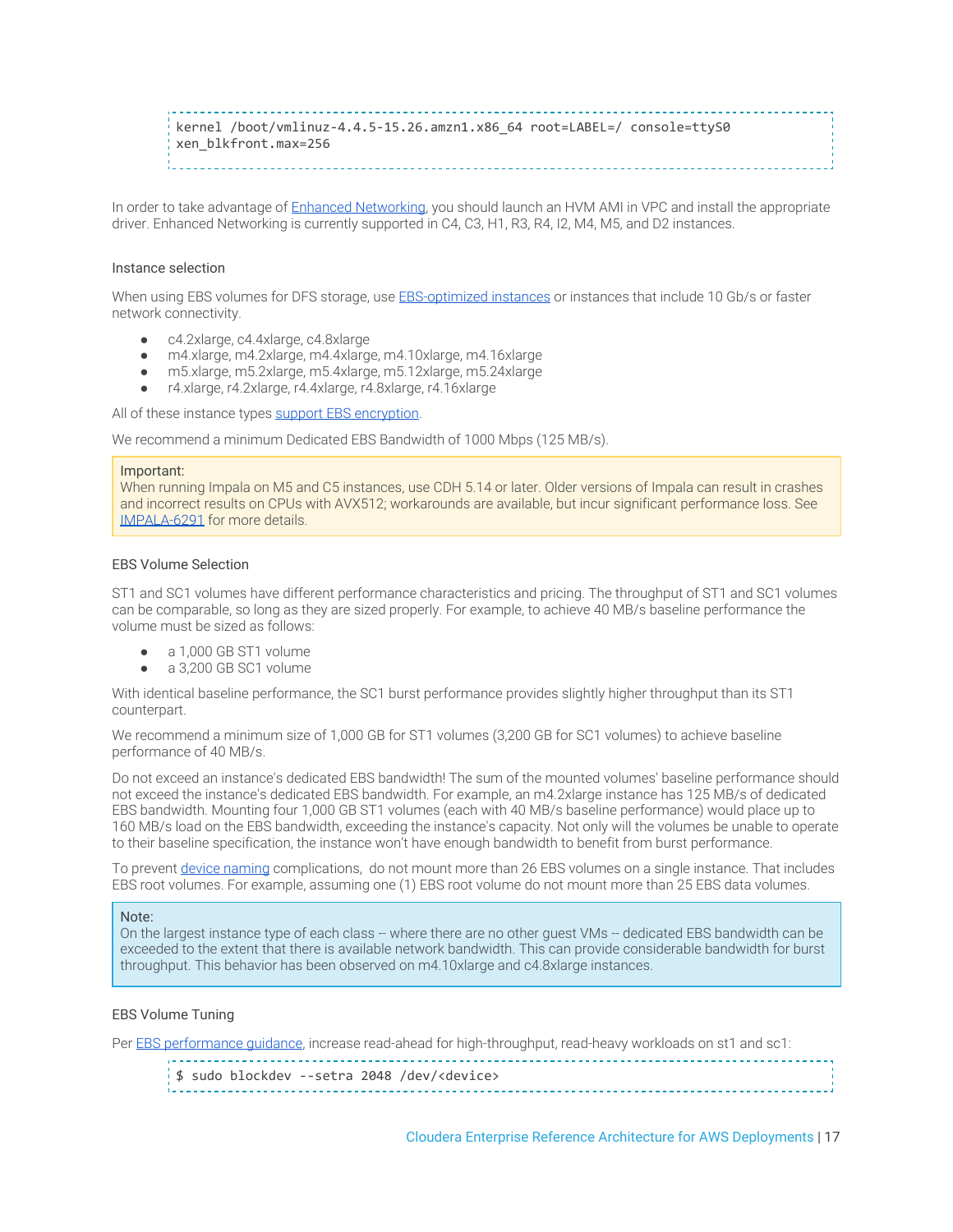To verify the read-ahead:

|  | $\frac{1}{2}$ \$ sudo blockdev --report /dev/ <device></device> |
|--|-----------------------------------------------------------------|
|--|-----------------------------------------------------------------|

These commands do not persist on reboot, so they'll need to be added to rc.local or equivalent post-boot script.

Also keep in mind, "for maximum consistency, HDD-backed volumes must maintain a queue length (rounded to the nearest whole number) of 4 or more when performing 1 MiB sequential I/O."

To avoid significant performance impacts, Cloudera recommends [initializing EBS volumes](http://docs.aws.amazon.com/AWSEC2/latest/UserGuide/ebs-initialize.html) when restoring DFS volumes from snapshot. Freshly provisioned EBS volumes are not affected.

#### <span id="page-17-0"></span>Simple Storage Service

We strongly recommend using S3 to keep a copy of the data you have in HDFS for disaster recovery. The durability and availability guarantees make it ideal for a cold backup that you can restore in case the primary HDFS cluster goes down. For a hot backup, you need a second HDFS cluster holding a copy of your data.

You can also directly make use of data in S3 for query operations using Hive and Spark. Standard data operations can read from and write to S3. Hive does not currently support the use of reference scripts or JAR files located in S3 or LOAD DATA INPATH operations between different filesystems (example: HDFS to S3).

For more information, see [Configuring the Amazon S3 Connector.](https://www.cloudera.com/documentation/enterprise/6/latest/topics/admin_s3_config.html)

### <span id="page-17-1"></span>Root Device

We require using EBS volumes as root devices for the EC2 instances. When instantiating instances, you can define the root device size. The root device size for Cloudera Enterprise clusters should be at least 500 GB to allow parcels and logs to be stored. You should not use any instance storage for the root device.

### <span id="page-17-2"></span>Capacity Planning

Using AWS allows you to scale your Cloudera Enterprise cluster up and down easily. If your storage or compute requirements change, you can provision and deprovision instances and meet your requirements quickly, without buying physical servers. However, some advance planning makes operations easier. You must plan for whether your workloads need a high amount of storage capacity or not. The available EC2 instances have different amounts of memory, storage, and compute, and deciding which instance type and generation make up your initial deployment depends on the storage and workload requirements. The operational cost of your cluster depends on the type and number of instances you choose, the storage capacity of EBS volumes, and S3 storage and usage.

#### <span id="page-17-3"></span>Low Storage Density

For use cases with lower storage requirements, using r3.8xlarge or c4.8xlarge is recommended. They provide a lower amount of storage per instance but a high amount of compute and memory resources to go with it. For more storage, consider h1.8xlarge.

### <span id="page-17-4"></span>High Storage Density

For use cases with higher storage requirements, using d2.8xlarge is recommended. These provide a high amount of storage per instance, but less compute than the r3 or c4 instances. The d2.8xlarge instances have 24 x 2 TB instance storage. h1.8xlarge and h1.16xlarge also offer a good amount of local storage with ample processing capability (4 x 2TB and 8 x 2TB respectively).

### <span id="page-17-5"></span>Reserved Instances

AWS offers the ability to [reserve EC2 instances](http://aws.amazon.com/ec2/reserved-instances/) up front and pay a lower per-hour price. This is beneficial for users that are using EC2 instances for the foreseeable future and will keep them on a majority of the time. Reserving instances can drive down the TCO significantly of long-running Cloudera Enterprise clusters. There are different options for reserving instances in terms of the time period of the reservation and the utilization of each instance. See the AWS documentation to plan instance reservation.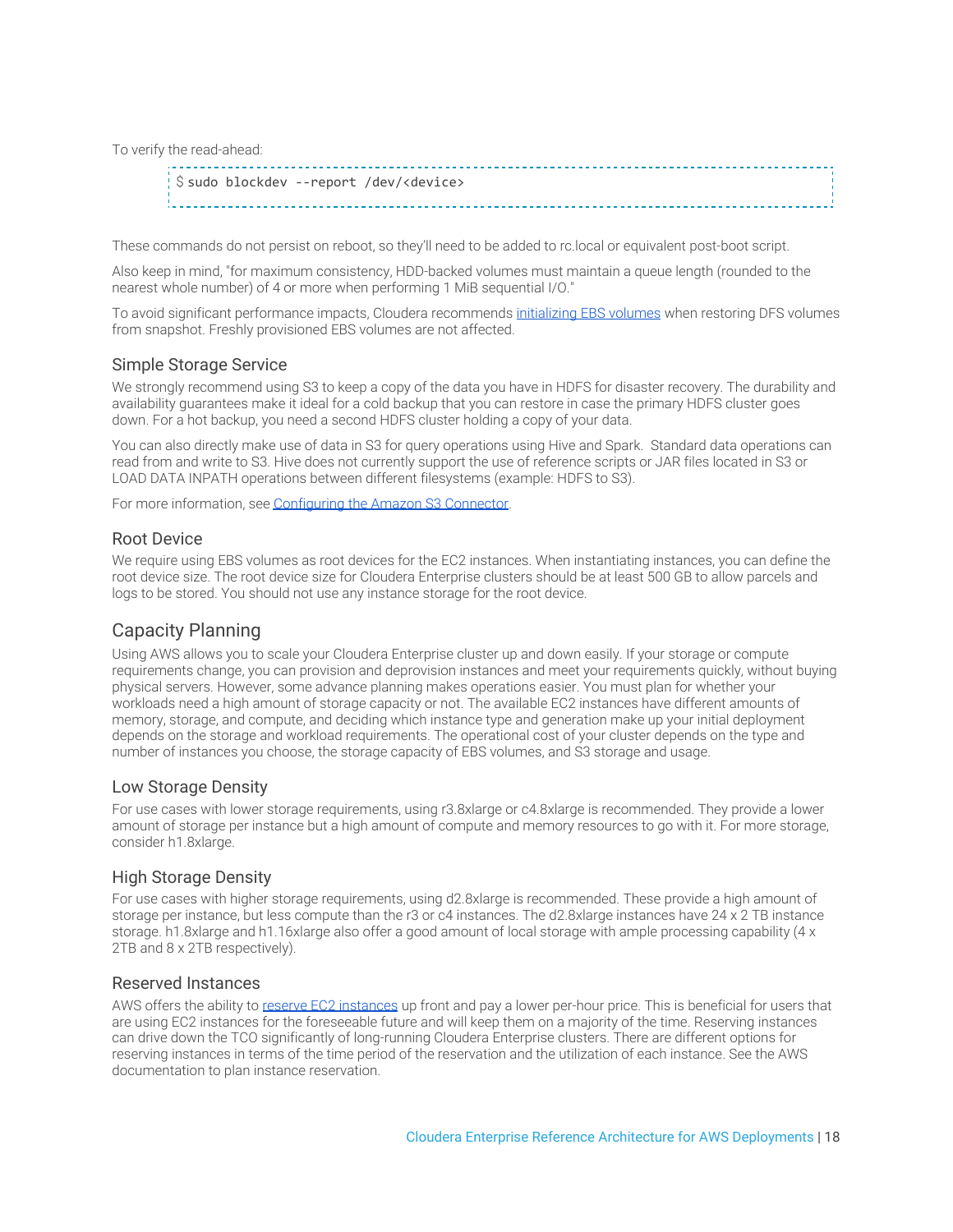## <span id="page-18-0"></span>Relational Databases

Cloudera Enterprise deployments require relational databases for the following components: Cloudera Manager, Cloudera Navigator, Hive metastore, Hue, Sentry, Oozie, and others. The database credentials are required during Cloudera Enterprise installation. Refer to [Cloudera Manager and Managed Service Datastores](https://www.cloudera.com/documentation/enterprise/latest/topics/cm_ig_installing_configuring_dbs.html) for more information.

For operating relational databases in AWS, you can either provision EC2 instances and install and manage your own database instances, or you can use RDS. The list of supported database types and versions is available [here](http://www.cloudera.com/documentation/enterprise/release-notes/topics/rn_consolidated_pcm.html#cdh_cm_supported_db).

With all the considerations highlighted so far, a deployment in AWS would look like (for both private and public subnets):

| Flume security group<br>Flume<br>Edge<br>Nodes<br><b>Nodes</b>                                              | <b>VPC</b><br>Edge security group<br>חחר                                                                                                                                                                           |
|-------------------------------------------------------------------------------------------------------------|--------------------------------------------------------------------------------------------------------------------------------------------------------------------------------------------------------------------|
|                                                                                                             | Cluster security group                                                                                                                                                                                             |
| Worker<br>Nodes<br>Management<br><b>Nodes</b><br>CM DB<br>Hive<br>Metastore.<br>SqoopServer2, Hue,<br>Oozie | <b>Management nodes and roles:</b><br>1: Cloudera Manager<br>2: NameNode, Zookeeper, HBase Master<br>3: Standby NameNode, Zookeeper, HBase Master,<br>Standby JobTracker<br>4: JobTracker, Zookeeper, HBase Master |
|                                                                                                             | <b>Direct Connect</b><br>Corporate Network /                                                                                                                                                                       |
|                                                                                                             | Data Center                                                                                                                                                                                                        |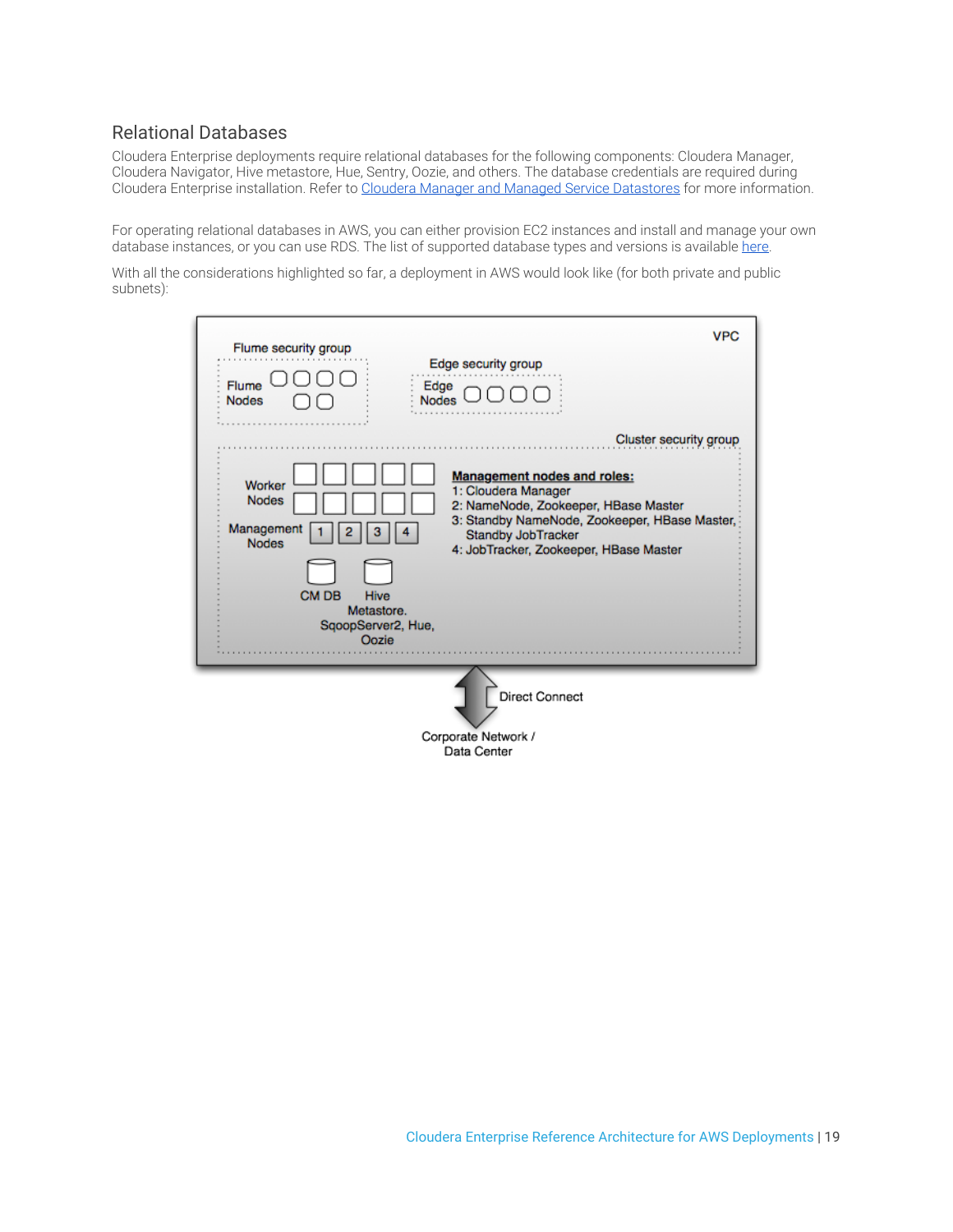# <span id="page-19-0"></span>Installation and Software Configuration

## <span id="page-19-1"></span>Provisioning Instances

[Cloudera Director](http://www.cloudera.com/content/cloudera/en/documentation/cloudera-director/latest/topics/director_intro.html) can be used to provision EC2 instances.

To provision EC2 instances manually, first define the VPC configurations based on your requirements for aspects like access to the Internet, other AWS services, and connectivity to your corporate network. You can then use the [EC2](https://aws.amazon.com/developertools) [command-line API tool](https://aws.amazon.com/developertools) or the [AWS management console](http://aws.amazon.com/console/) to provision instances. You must create a keypair with which you will later log into the instances. In Red Hat AMIs, you will use this keypair to log in as ec2-user, which has sudo privileges.

No matter which provisioning method you choose, make sure to specify the following:

- Root device size of at least 500 GB
- Ephemeral storage devices or recommended GP2 EBS volumes to be used for master metadata
- Ephemeral storage devices or recommended ST1/SC1 EBS volumes to be attached to the instances
- Tags to indicate the role that the instance will play (this makes identifying instances easier).

Along with instances, relational databases must be provisioned (RDS or self managed). If you are provisioning in a public subnet, RDS instances can be accessed directly. If you are deploying in a private subnet, you either need to configure a VPC Endpoint, provision a NAT instance or NAT gateway to access RDS instances, or you must set up database instances on EC2 inside the private subnet. The database credentials are required during Cloudera Enterprise installation.

## <span id="page-19-2"></span>Setting Up Instances

Once the instances are provisioned, you must perform the following to get them ready for deploying Cloudera Enterprise:

- Disable iptables
- Disable SELinux
- Format and mount the instance storage or EBS volumes
- Resize the root volume if it does not show full capacity

When [enabling Network Time Protocol](https://www.cloudera.com/documentation/enterprise/latest/topics/install_cdh_enable_ntp.html) (NTP) for use in a private subnet, consider using [Amazon Time Sync Service](https://aws.amazon.com/blogs/aws/keeping-time-with-amazon-time-sync-service/) as a time source. The service uses a link local IP address (169.254.169.123) which means you don't need to configure external Internet access. Note: The service is not currently available for C5 and M5 instances.

For more information on operating system preparation and configuration, see the [Cloudera Manager installation](http://www.cloudera.com/content/cloudera/en/documentation.html#ClouderaManager) [instructions](http://www.cloudera.com/content/cloudera/en/documentation.html#ClouderaManager).

## <span id="page-19-3"></span>Deploying Cloudera Enterprise

If you are using Cloudera Manager, log into the instance that you have elected to host Cloudera Manager and follow the [Cloudera Manager installation instructions](http://www.cloudera.com/content/cloudera/en/documentation.html#ClouderaManager).

If you are using Cloudera Director, follow the [Cloudera Director installation instructions](http://www.cloudera.com/content/cloudera/en/documentation/cloudera-director/latest/topics/director_intro.html).

## <span id="page-19-4"></span>Cloudera Enterprise Configuration Considerations

## **HDFS**

### **Durability**

For Cloudera Enterprise deployments in AWS, the recommended storage options are ephemeral storage or ST1/SC1 EBS volumes.

Data stored on ephemeral storage is lost if instances are stopped, terminated, or go down for some other reason. Data persists on restarts, however. [Data durability](https://www.cloudera.com/documentation/enterprise/6/latest/topics/admin_hdfs_datadurability.html) in HDFS can be quaranteed by keeping replication (dfs.replication) at three (3).

DFS block replication can be reduced to two (2) when using EBS-backed data volumes to save on monthly storage costs, but be aware:

read-heavy workloads may take longer to run due to reduced block availability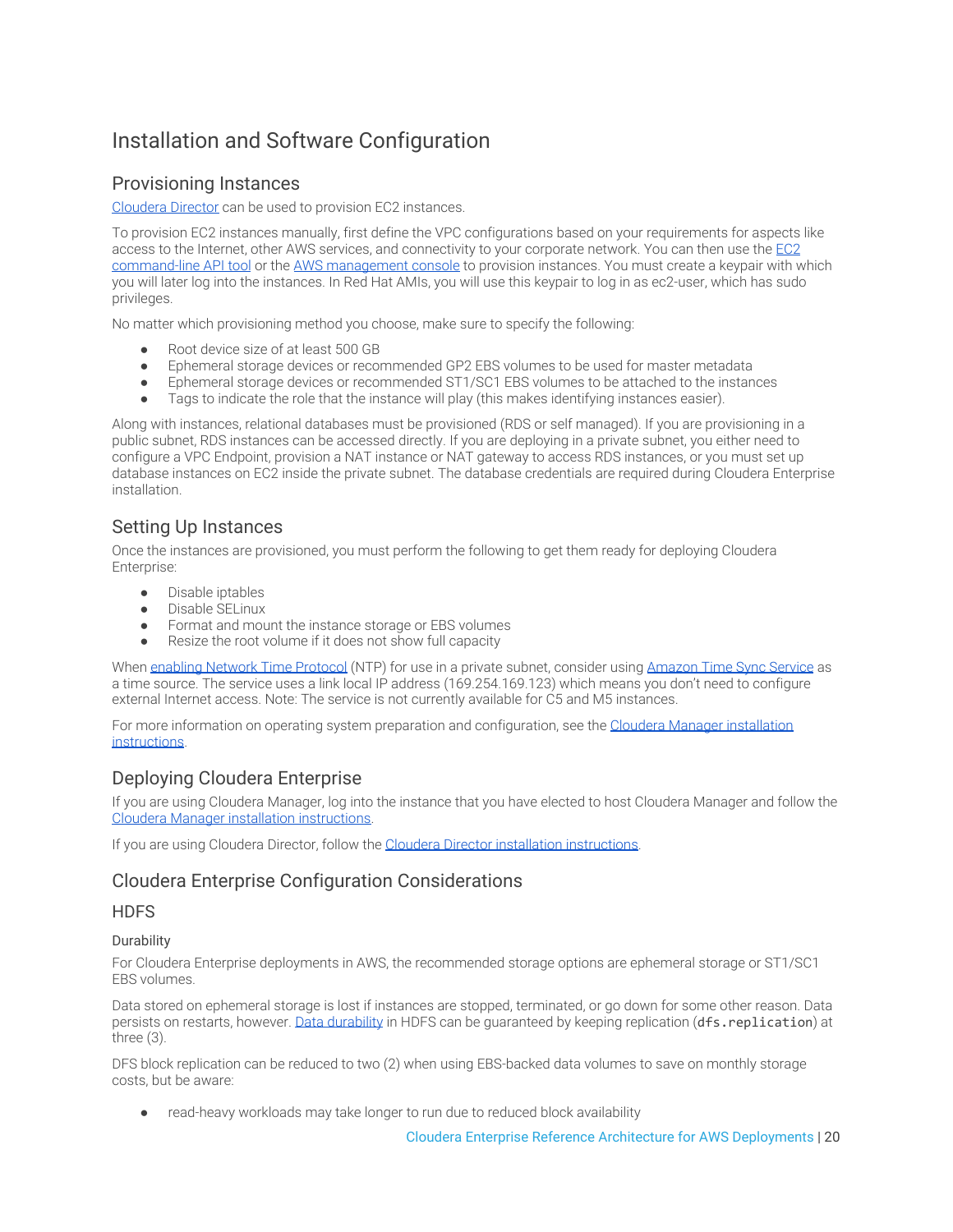- reducing replica count effectively migrates durability guarantees from HDFS to EBS<sup>1</sup>
- smaller instances have less network capacity; it will take longer to re-replicate blocks in the event of an EBS volume or EC2 instance failure, meaning longer periods where you're at-risk of losing your last copy of a block

Cloudera does not recommend lowering the replication factor. A persistent copy of all data should be maintained in S3 to guard against cases where you can lose all three copies of the data. Do this by either writing to S3 at ingest time or distcp-ing datasets from HDFS afterwards.

Data stored on EBS volumes persists when instances are stopped, terminated, or go down for some other reason, so long as the "delete on terminate" option is not set for the volume.

### Availability

HDFS availability can be accomplished by deploying the NameNode with high availability with at least three JournalNodes.

## ZooKeeper

We recommend running at least three ZooKeeper servers for availability and durability.

## Flume

For durability in Flume agents, use memory channel or file channel. Flume's memory channel offers increased performance at the cost of no data durability guarantees. File channels offer a higher level of durability guarantee because the data is persisted on disk in the form of files. Cloudera supports file channels on ephemeral storage as well as EBS. If the EC2 instance goes down, the data on the ephemeral storage is lost. For guaranteed data delivery, use EBS-backed storage for the Flume file channel.

## Security Integration

The [Cloudera Security](https://www.cloudera.com/documentation/enterprise/latest/topics/security.html) guide is intended for system administrators who want to secure a cluster using data encryption, user authentication, and authorization techniques.

It provides conceptual overviews and [how-to](https://www.cloudera.com/documentation/enterprise/latest/topics/sg_how_tos_intro.html#security_howto_guides) information about setting up various Hadoop components for optimal security, including how to setup a gateway to restrict access. The guide assumes that you have basic knowledge of Linux and systems administration practices, in general.

# <span id="page-20-0"></span>Summary

Cloudera and AWS allow users to deploy and use Cloudera Enterprise on AWS infrastructure, combining the scalability and functionality of the Cloudera Enterprise suite of products with the flexibility and economics of the AWS cloud. This white paper provided reference configurations for Cloudera Enterprise deployments in AWS. These configurations leverage different AWS services such as EC2, EBS, S3, and RDS.

<sup>&</sup>lt;sup>1</sup> [Amazon EBS Availability and Durability](https://aws.amazon.com/ebs/details/#AvailabilityandDurability)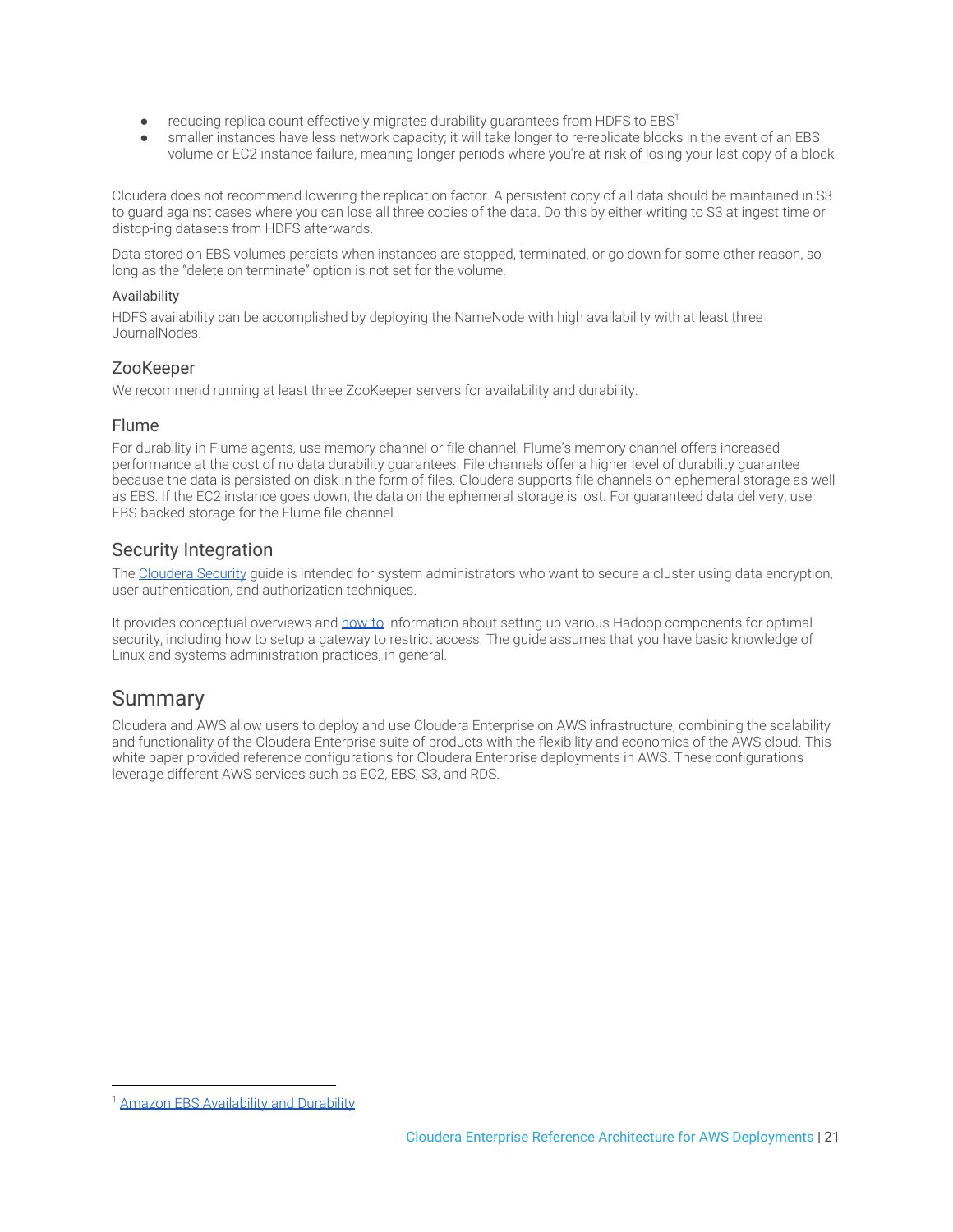# <span id="page-21-0"></span>Appendix A: Spanning AWS Availability Zones

Spanning a CDH cluster across multiple [Availability Zones](http://docs.aws.amazon.com/AWSEC2/latest/UserGuide/using-regions-availability-zones.html) (AZs) can provide highly available services and further protect data against AWS host, rack, and datacenter failures.

We recommend the following deployment methodology when spanning a CDH cluster across multiple AWS AZs.

## AWS Provisioning

Provision all EC2 instances in a single VPC but within different subnets (each located within a different AZ). In this way the entire cluster can exist within a single Security Group (SG) which can be modified to allow traffic to and from itself.

Deploy across three (3) AZs within a single region. This might not be possible within your preferred region as not all regions have three or more AZs.

Note: Network latency is both higher and less predictable across AWS regions. We do not recommend or support spanning clusters across regions.

## CDH Deployment

Deploy HDFS NameNode in High Availability mode with Quorum Journal nodes, with each master placed in a different AZ. For example, if you've deployed the primary NameNode to us-east-1b you would deploy your standby NameNode to us-east-1c or us-east-1d. You should place a QJN in each AZ.

Although HDFS currently supports only two NameNodes, the cluster can continue to operate if any one host, rack, or AZ fails:

- lose active NameNode, standby NameNode takes over
- lose standby NameNode, active is still active; promote 3rd AZ master to be new standby NameNode
- lose AZ without any NameNode, still have two viable NameNodes

Deploy YARN ResourceManager nodes in a similar fashion.

Deploy a three node ZooKeeper quorum, one located in each AZ.

Deploy edge nodes to all three AZ and configure client application access to all three.

Configure [rack awareness,](https://www.cloudera.com/documentation/enterprise/latest/topics/cm_mc_specify_rack.html) one rack per AZ. See the following screenshot for an example.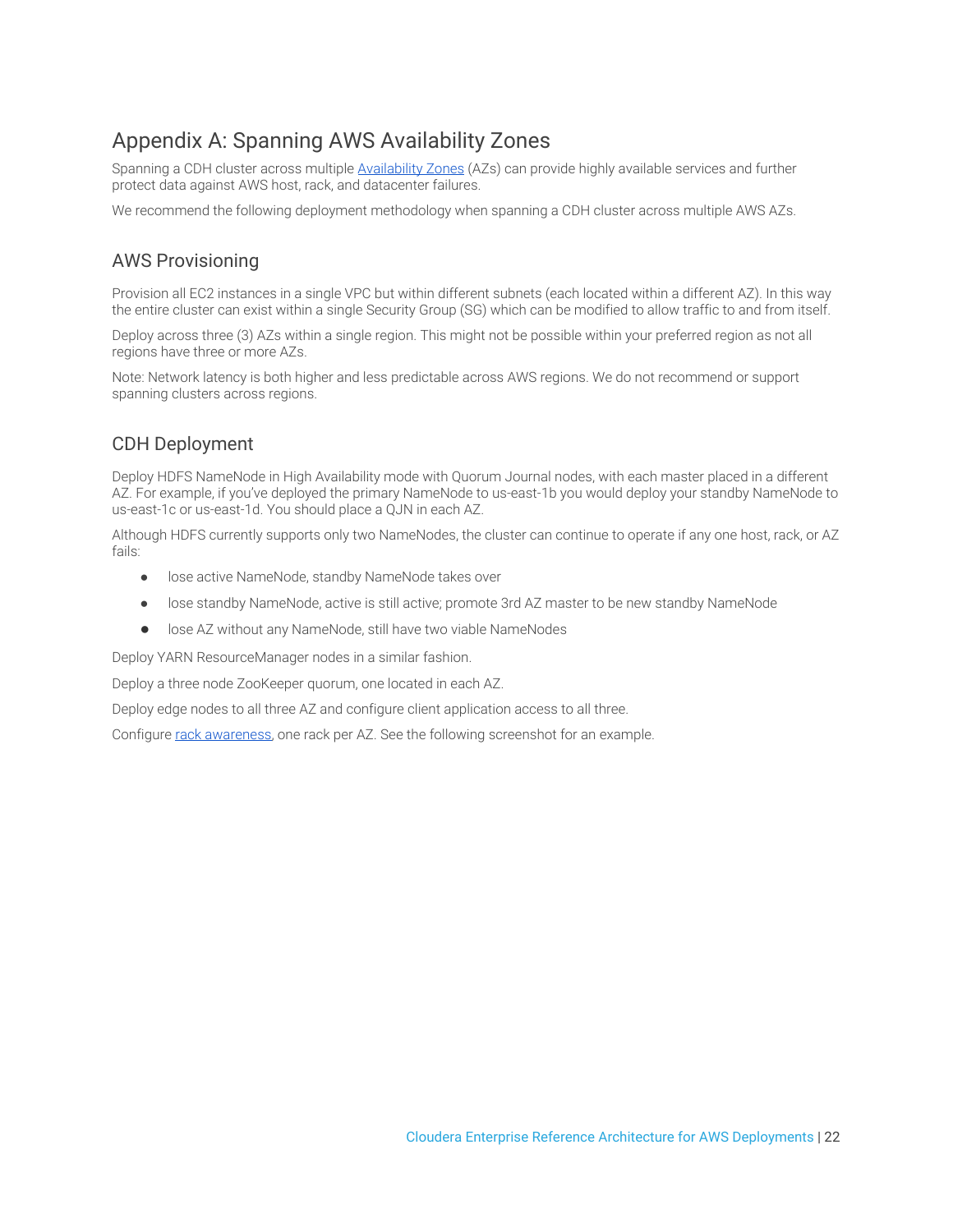| Search                 |           |                           |   |          |           |          |                     |                  |  | $\odot$              |          |                    |                    |                        |                    |  |
|------------------------|-----------|---------------------------|---|----------|-----------|----------|---------------------|------------------|--|----------------------|----------|--------------------|--------------------|------------------------|--------------------|--|
| Actions for Selected * |           |                           |   |          |           |          |                     |                  |  |                      | Columns: | 9 Selected -       |                    |                        |                    |  |
| n                      | Status ÷  | Name                      | ÷ | Rack     | $\div$ IP | $\Delta$ | Roles<br>÷          | Last Heartbeat # |  | Load Average         | ÷        | Disk Usage         | ÷                  | <b>Physical Memory</b> |                    |  |
| n                      | O         | ip-10-6-6-16.ec2.internal |   | /east-1b | 10.6.6.16 |          | $\geq 10$ Role(s)   | 9.37s ago        |  | $0.29$ $0.52$ $0.40$ |          | 97.7 GiB / 1.7 TiB | 6.9 GiB / 57.8 GiB |                        |                    |  |
| Ω                      | $\bullet$ | ip-10-6-6-40.ec2.internal |   | /east-1b | 10.6.6.40 |          | $\geq 4$ Role(s)    | 10.04s ago       |  | $0.01$ $0.08$ $0.13$ |          | 7.6 GiB / 500 GiB  |                    | 1.8 GiB / 31 GiB       |                    |  |
| □                      | O         | ip-10-6-6-46.ec2.internal |   | /east-1b | 10.6.6.46 |          | $\geq 4$ Role(s)    | 10.08s ago       |  | $0.01$ $0.06$ $0.12$ |          | 7.6 GiB / 500 GiB  |                    |                        | 1.8 GiB / 31 GiB   |  |
| Ω                      | $\bullet$ | ip-10-6-7-16.ec2.internal |   | /east-1c | 10.6.7.16 |          | $9 \text{ Role(s)}$ | $9.32s$ ago      |  | $0.10$ $0.23$ $0.21$ |          | 95.9 GiB / 1.7 TiB |                    |                        | 3.8 GiB / 57.8 GiB |  |
| Ω                      | Ø         | ip-10-6-7-31.ec2.internal |   | /east-1c | 10.6.7.31 |          | $\geq 4$ Role(s)    | 10.13s ago       |  | $0.01$ $0.10$ $0.20$ |          | 7.6 GiB / 500 GiB  |                    |                        | 1.8 GiB / 31 GiB   |  |
| Ω                      | O         | ip-10-6-7-46.ec2.internal |   | /east-1c | 10.6.7.46 |          | $\geq 4$ Role(s)    | 10.03s ago       |  | $0.01$ $0.07$ $0.13$ |          | 7.5 GiB / 500 GiB  |                    |                        | 1.8 GiB / 31 GiB   |  |
| Ω                      | $\bullet$ | ip-10-6-8-29.ec2.internal |   | /east-1d | 10.6.8.29 |          | $\geq 8$ Role(s)    | $9.7s$ ago       |  | 0.09 0.22 0.19       |          | 95.9 GiB / 1.7 TiB |                    |                        | 3.6 GiB / 57.8 GiB |  |
| $\Box$                 | $\bullet$ | ip-10-6-8-54.ec2.internal |   | /east-1d | 10.6.8.54 |          | $\geq 4$ Role(s)    | 10.15s ago       |  | $0.01$ $0.06$ $0.13$ |          | 7.6 GiB / 500 GiB  |                    |                        | 1.8 GiB / 31 GiB   |  |
| O                      | $\bullet$ | ip-10-6-8-8.ec2.internal  |   | /east-1d | 10.6.8.8  |          | $\geq 4$ Role(s)    | 10s ago          |  | $0.00$ $0.07$ $0.15$ |          | 7.6 GiB / 500 GiB  |                    |                        | 1.8 GiB / 31 GiB   |  |

## **Considerations**

There are [data transfer costs](https://aws.amazon.com/ec2/pricing/on-demand/#Data_Transfer) associated with EC2 network data sent between AZ.

DFS throughput will be less than if cluster nodes were provisioned within a single AZ and considerably less than if nodes were provisioned within a single Cluster Placement Group.

Network throughput and latency vary based on AZ and EC2 instance size and neither are guaranteed by AWS. Expect a drop in throughput when a smaller instance is selected and a slight increase in latency as well; both ought to be verified for suitability before deploying to production.